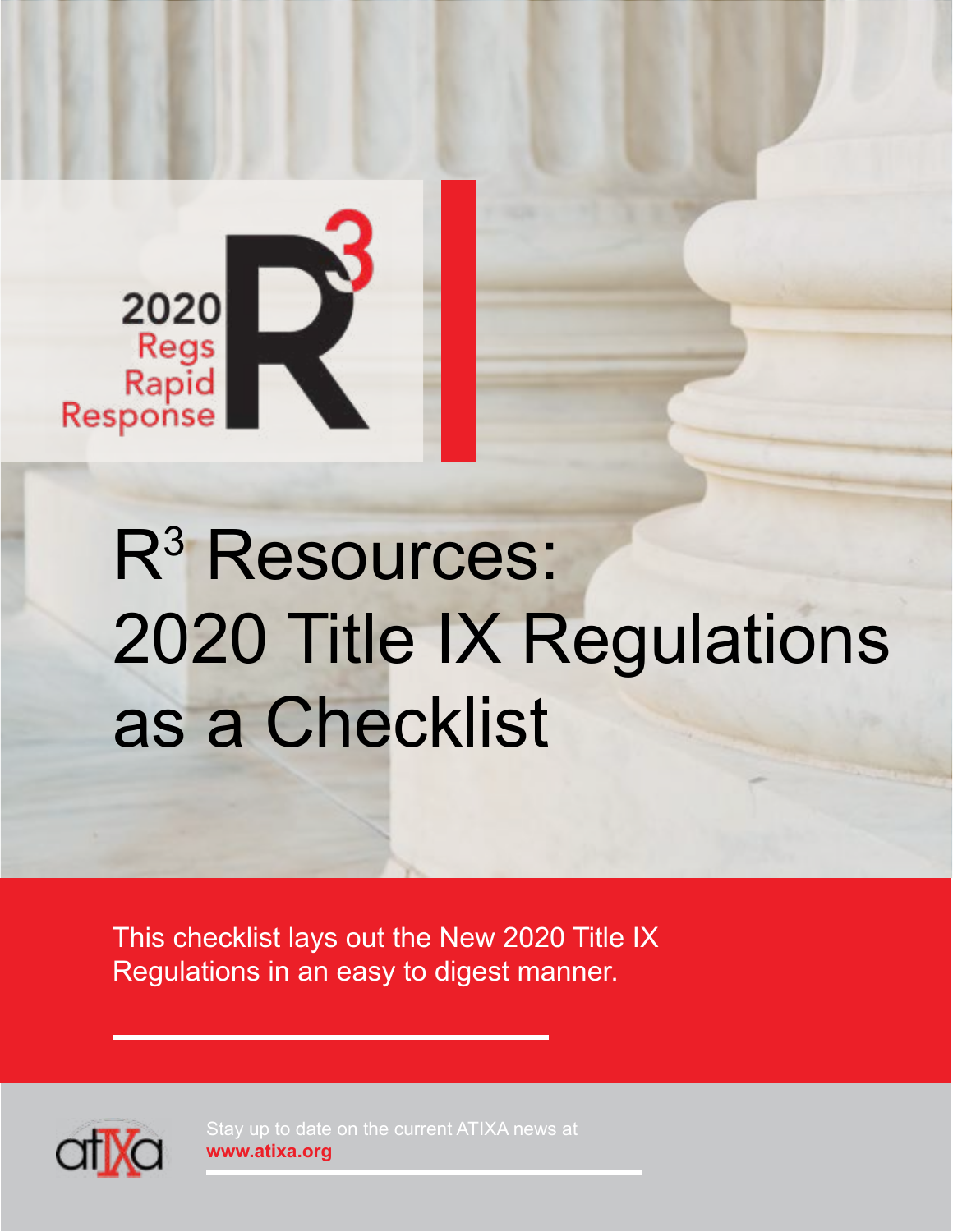

#### **Introduction**

Please note these sections are not taken verbatim from the regulations. They are adapted to create action items suitable to a checklist format.

- $\Box$  Within Title IX-related policies and procedures, do not restrict any rights guaranteed against government action by the U.S. Constitution.
	- First Amendment of the U.S. Constitution
	- $\square$  Due Process Clauses of the Fifth and Fourteenth Amendments of the U.S. **Constitution**
	- □ Fourth Amendment
- $\Box$  Comply with these regulations irrespective of FERPA provisions to the contrary.
- $\Box$  Nothing in these regulations should be used to deny any individual's rights under Title VII of the Civil Rights Act of 1964, 42 U.S.C. 2000e et seq. or any regulations promulgated thereunder.
- $\Box$  Nothing in these regulations should deny any legal right of a parent or guardian to act on behalf of a "complainant," "respondent," "party," or other individual, including the ability to file a formal complaint.
- $\Box$  If these regulations conflict with a State or local law applicable to your recipient, Title IX preempts that law to the extent of the conflict, and you should follow Title IX.
- $\Box$  Designate a Title IX Coordinator. Each recipient must designate and authorize at least one employee to coordinate its efforts to comply with its responsibilities under this part, which employee must be referred to as the "Title IX Coordinator."
- $\Box$  Notify applicants for admission and employment, students, parents or legal guardians of elementary and secondary school students, employees, and all unions or professional organizations holding collective bargaining or professional agreements with the recipient, including:
	- $\square$  of the name or title;
	- □ office address;
	- $\square$  electronic mail address; and
	- $\square$  telephone number

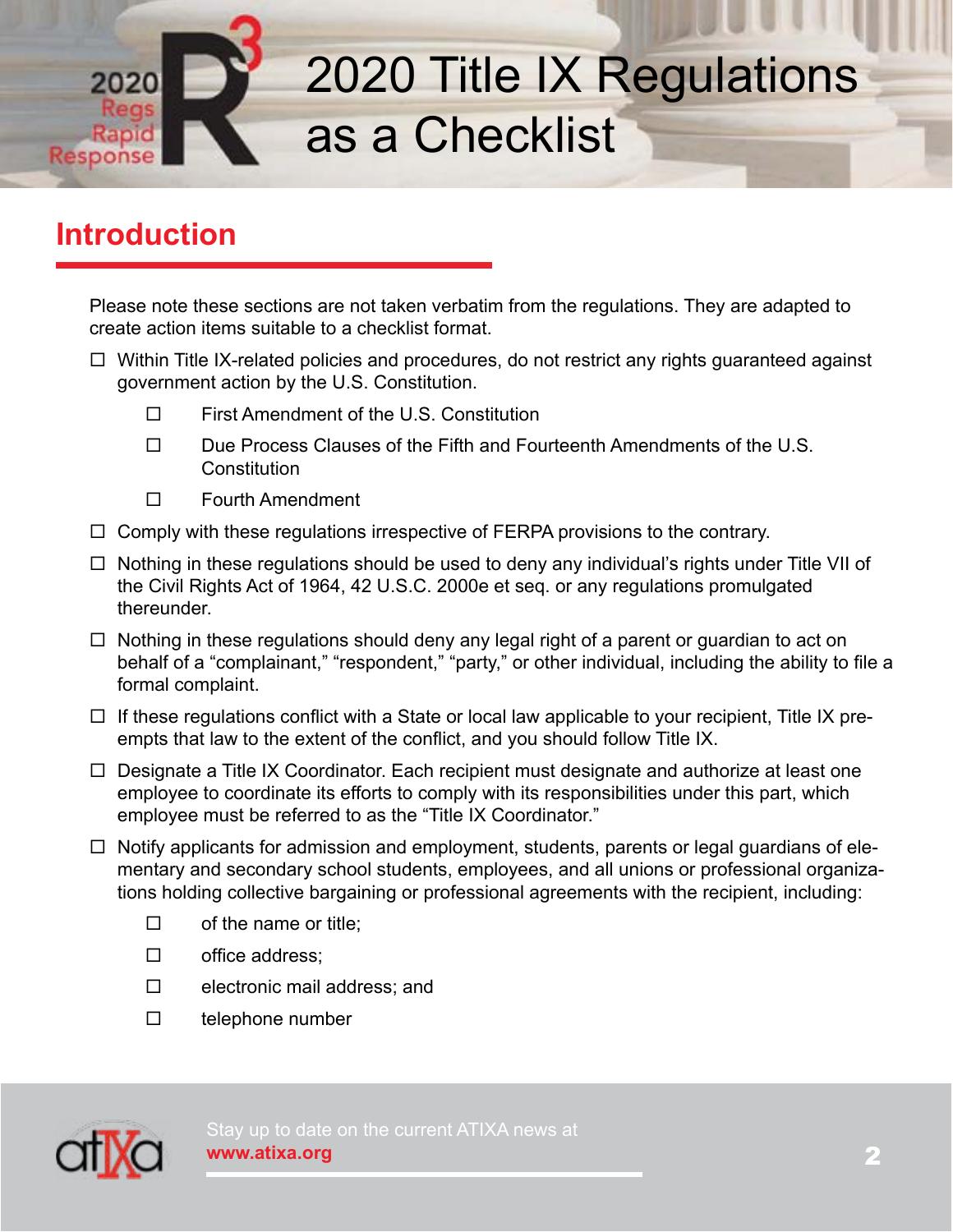# Response

### 2020 Title IX Regulations as a Checklist

#### **Introduction**

- $\Box$  Any person may report sex discrimination, including sexual harassment (whether or not the person reporting is the person alleged to be the victim of conduct that could constitute sex discrimination or sexual harassment), in person, by mail, by telephone, or by electronic mail, using the contact information listed for the Title IX Coordinator, or by any other means that results in the Title IX Coordinator receiving the person's verbal or written report. Such a report may be made at any time (including during non-business hours) by using the telephone number or electronic mail address, or by mail to the office address, listed for the Title IX Coordinator.
	- $\Box$  Notify persons entitled to a notification as noted above that the recipient does not discriminate on the basis of sex in the education program or activity that it operates, and that it is required by Title IX and this part not to discriminate in such a manner.
	- $\Box$  Such notification must state that the requirement not to discriminate in the education program or activity extends to admission (unless a regulatory exception applies) and employment.
	- $\Box$  Inquiries about the application of Title IX and this part to such recipient may be referred to the recipient's Title IX Coordinator, to the Assistant Secretary, or both.
- $\Box$  Each recipient must prominently display the contact information required to be listed for the Title IX Coordinator on its website, if any, and in each handbook or catalog that it makes available to persons entitled to a notification as noted above.
- $\Box$  A recipient must not use or distribute a publication stating that the recipient treats applicants, students, or employees differently on the basis of sex except as such treatment is permitted by Title IX.
- $\Box$  Adopt a grievance process that complies with § 106.45 for formal complaints as defined in § 106.30.
- $\Box$  Provide to persons noted above who are entitled to a notification of this section notice of the recipient's grievance procedures and grievance process, including how to report or file a complaint of sex discrimination, how to report or file a formal complaint of sexual harassment, and how the recipient will respond.



Stay up to date on the current ATIXA news at **www.atixa.org**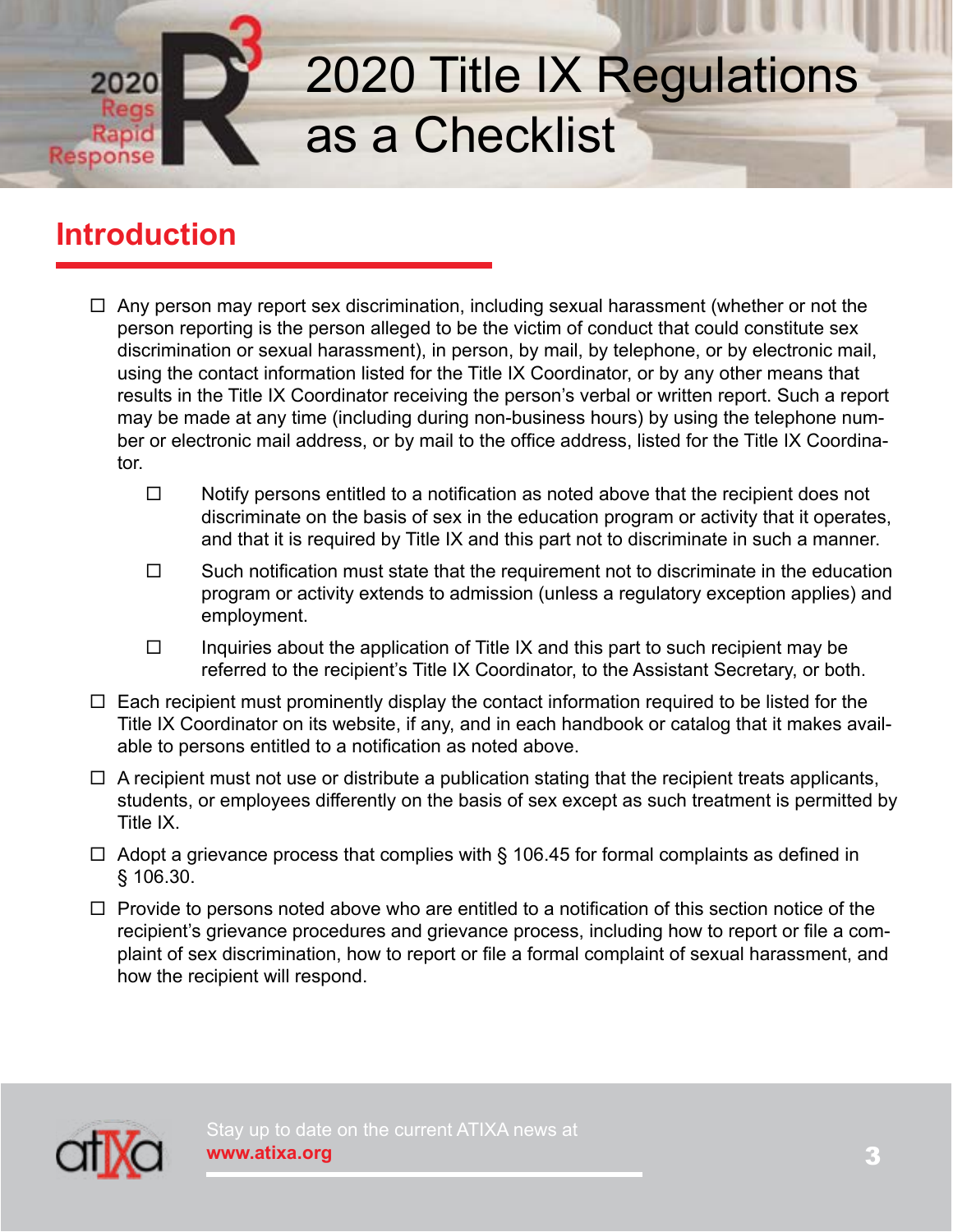

#### **Introduction**

- $\Box$  Do not apply these rules to a person outside the United States. Dismiss a "Title IX" complaint from anyone outside the United States. Otherwise reinstate under alternative policies/ procedures if you wish.
- $\Box$  Seek assurance of a religious exemption by submitting in writing to the Assistant Secretary a statement by the highest ranking official of the institution, identifying the provisions of this part that conflict with a specific tenet of the religious organization.

OR

 $\Box$  If the recipient is under investigation for noncompliance with this part and the institution wishes to assert an exemption the institution can raise the exemption then by submitting in writing to the Assistant Secretary a statement by the highest ranking official of the institution, identifying the provisions of this part which conflict with a specific tenet of the religious organization, whether or not the institution had previously sought assurance of an exemption from the Assistant Secretary.

#### **§ 106.30 Definitions.**

- $\Box$  Define actual knowledge to mean notice of sexual harassment or allegations of sexual harassment to a recipient's Title IX Coordinator or any official of the recipient who has authority to institute corrective measures on behalf of the recipient.
	- $\Box$  Also define actual knowledge to mean notice of sexual harassment or allegations of sexual harassment to any employee of an elementary and secondary school, regardless of confidentiality.
	- $\Box$  This standard is not met when the only official of the recipient with actual knowledge is the respondent.
- $\Box$  Define notice as, but is not limited to, a report of sexual harassment to the Title IX Coordinator as described in § 106.8(a).
- $\Box$  Define complainant as an individual who is alleged to be the victim of conduct that could constitute sexual harassment.



Stay up to date on the current ATIXA news at **www.atixa.org**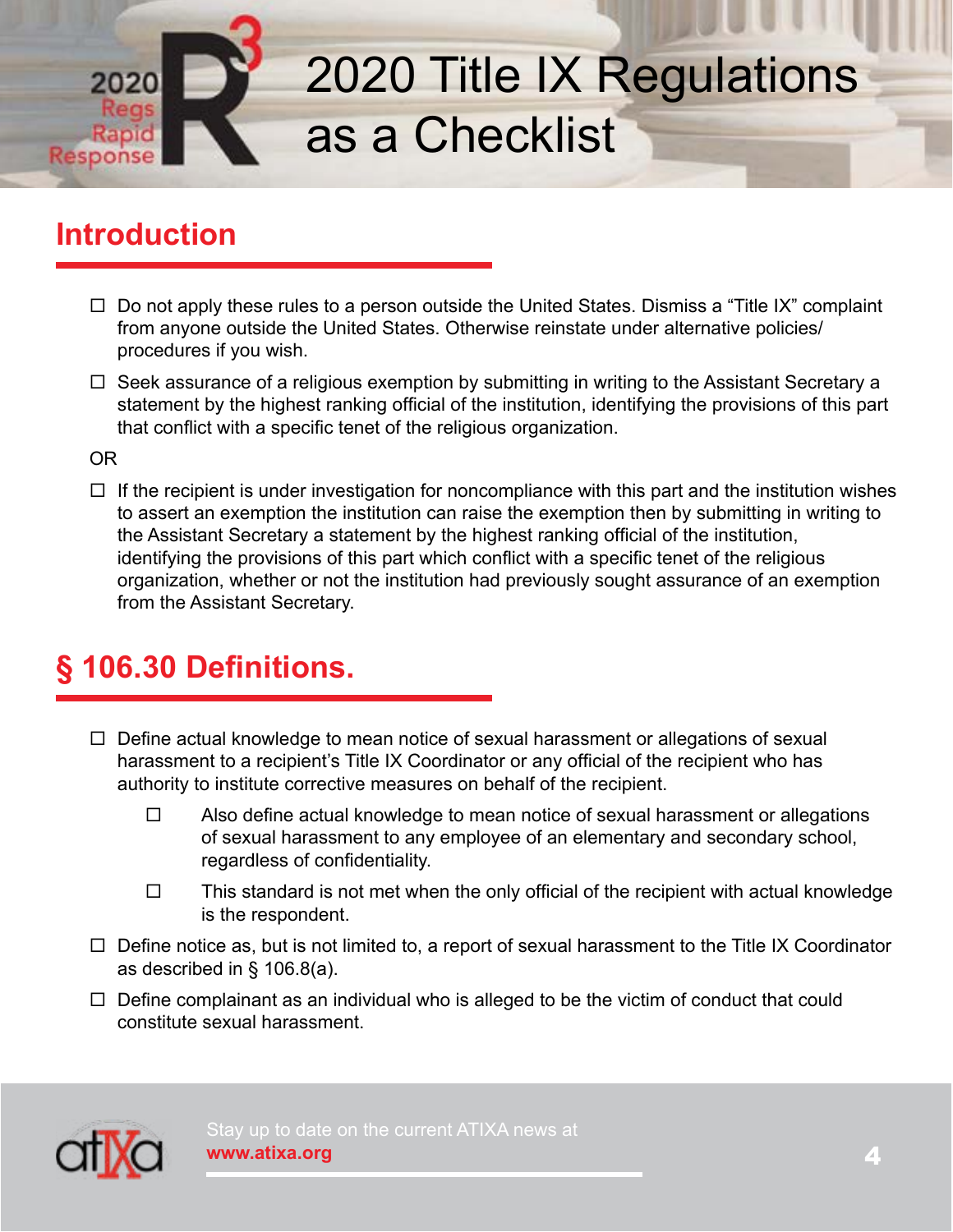

#### **§ 106.30 Definitions.**

- $\Box$  Define consent per state law or best practices.
- $\Box$  A formal complaint means a document filed by a complainant or signed by the Title IX Coordinator alleging sexual harassment against a respondent and requesting that the recipient investigate the allegation of sexual harassment.
- $\Box$  If any other way to file a formal complaint with the Title IX Coordinator in addition to doing so in person, by mail, or by electronic mail, or by using the contact information required to be listed for the Title IX Coordinator above, indicate any additional method of doing so.
	- $\Box$  Accept a document or electronic submission (such as by electronic mail or through an online portal provided for this purpose by the recipient) that contains the complainant's physical or digital signature, or otherwise indicates that the complainant is the person filing the formal complaint.
	- $\Box$  Indicate that where the Title IX Coordinator signs a formal complaint, the Title IX Coordinator is not a complainant or otherwise a party and must otherwise comply with their regulatory duties.
- $\Box$  Define respondent as an individual who has been reported to be the perpetrator of conduct that could constitute sexual harassment.
- $\Box$  Create an umbrella sexual harassment policy and define sexual harassment as conduct on the basis of sex that satisfies one or more of the following:
	- $\Box$  An employee of the recipient conditioning the provision of an aid, benefit, or service of the recipient on an individual's participation in unwelcome sexual conduct.
	- $\Box$  Unwelcome conduct determined by a reasonable person to be so severe, pervasive, and objectively offensive that it effectively denies a person equal access to the recipient's education program or activity.
	- $\square$  Define sexual assault as:
		- Any attempted or actual sexual act directed against another person, without consent of the victim, including instances where the victim is incapable of giving consent.

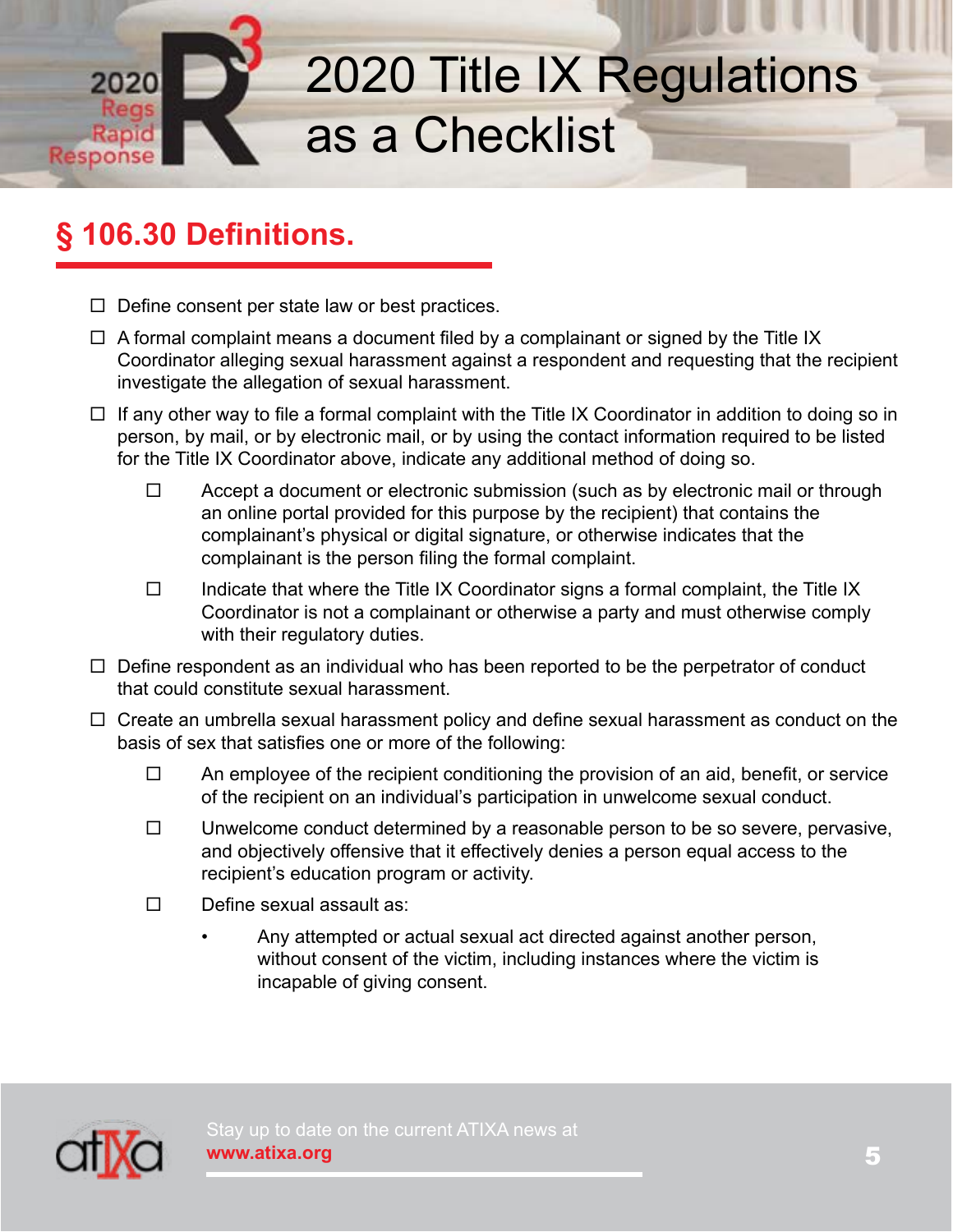

#### **§ 106.30 Definitions.**

 • Any attempted or actual sexual act directed against another person, without consent of the victim, including instances where the victim is incapable of giving consent.

- o Rape is the penetration, no matter how slight, of the vagina or anus, with any body part or object, or oral penetration by a sex organ of another person, without the consent of the victim. This offense includes the rape of both males and females.
	- Include the crime as Rape, regardless of the age of the victim, if the victim did not consent or if the victim was incapable of giving consent. If the victim consented, the offender did not force or threaten the victim, and the victim was under the statutory age of consent, define as Statutory Rape.
- o Fondling is the touching of the private body parts of another person for the purpose of sexual gratification, without the consent of the victim, including instances where the victim is incapable of giving consent because of his/her age or because of his/her temporary or permanent mental incapacity.
- o Incest is sexual intercourse between persons who are related to each other within the degrees wherein marriage is prohibited by law.
- o Statutory Rape is sexual intercourse with a person who is under the statutory age of consent.

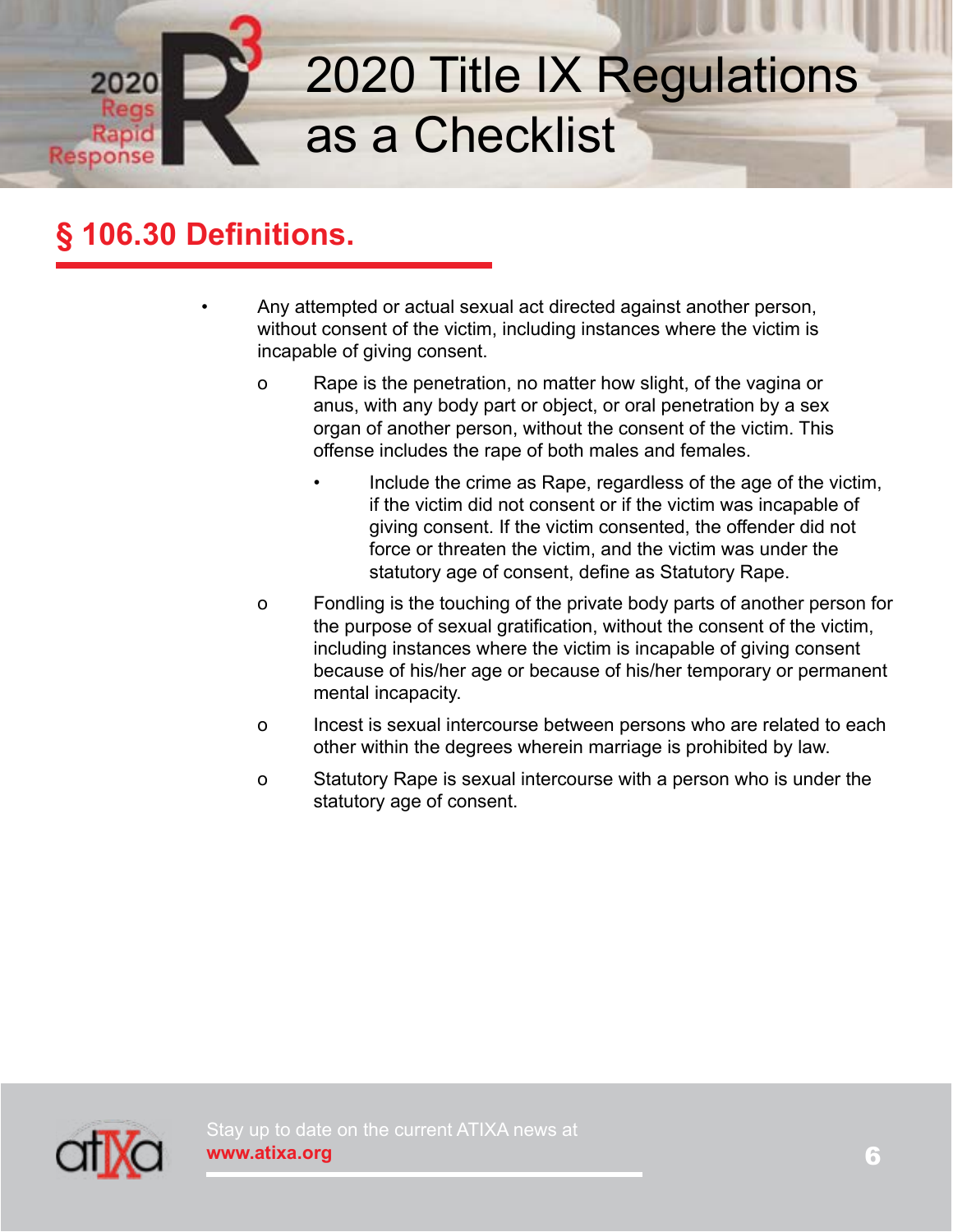

#### **§ 106.30 Definitions.**

- $\Box$  Define dating violence as violence committed by a person who is or has been in a social relationship of a romantic or intimate nature with the victim. The existence of such a relationship shall be determined based on the reporting party's statement and with consideration of the length of the relationship, the type of relationship, and the frequency of interaction between the persons involved in the relationship. For the purposes of this definition—
	- Dating violence includes, but is not limited to, sexual or physical abuse or the threat of such abuse.
	- Dating violence does not include acts covered under the definition of domestic violence.
- $\square$  Define domestic violence as violence committed—
	- By a current or former spouse or intimate partner of the victim;
	- By a person with whom the victim shares a child in common;
	- By a person who is cohabitating with, or has cohabitated with, the victim as a spouse or intimate partner;
	- By a person similarly situated to a spouse of the victim under the domestic or family violence laws of the jurisdiction in which the crime of violence occurred;
	- By any other person against an adult or youth victim who is protected from that person's acts under the domestic or family violence laws of the jurisdiction in which the crime of violence occurred.

 \*To categorize an incident as Domestic violence, the relationship between the perpetrator and the victim must be more than just two people living together as roommates. The people cohabitating must be current or former spouses or have an intimate relationship.

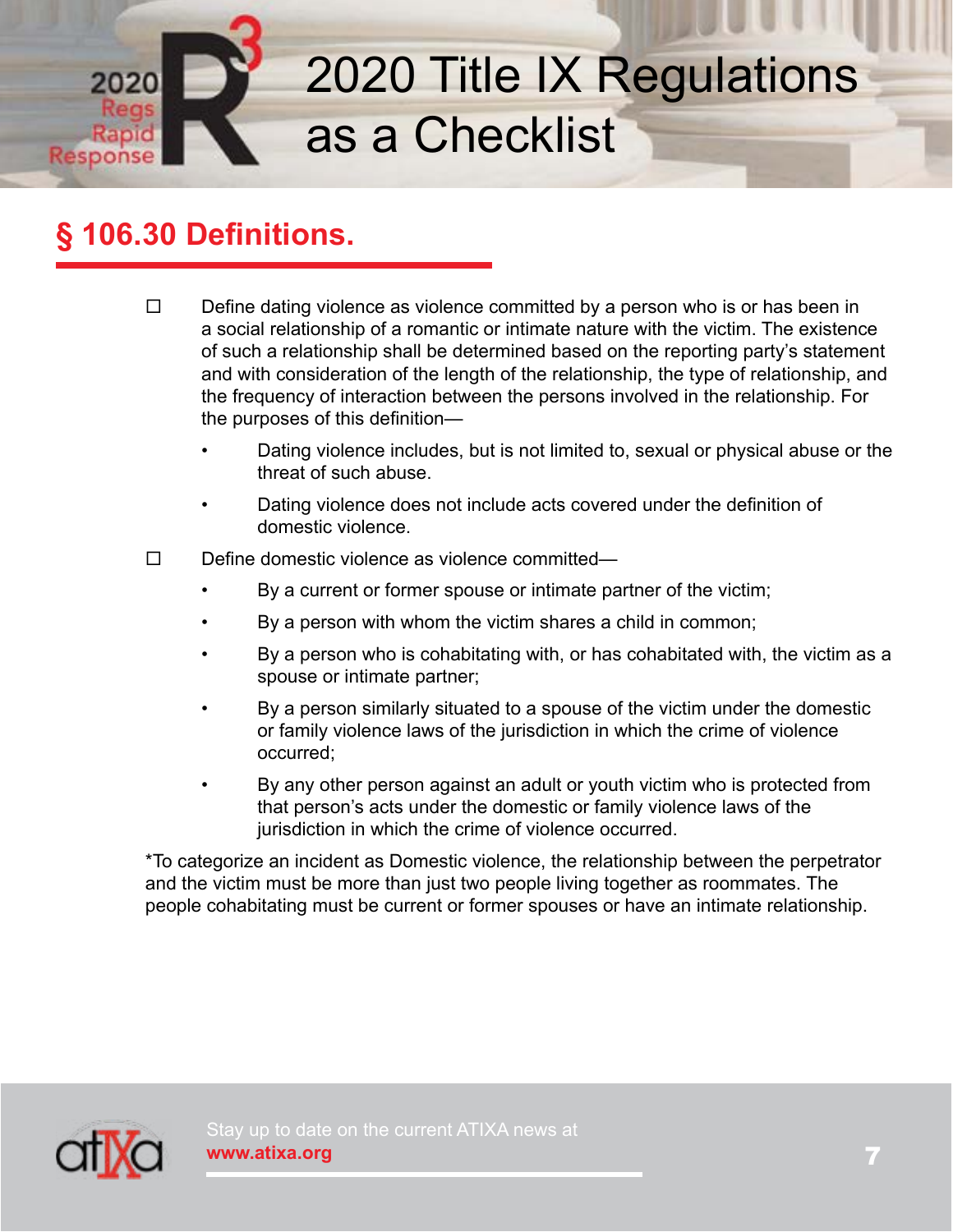

#### **§ 106.30 Definitions.**

- $\Box$  Define "stalking" as engaging in a course of conduct directed at a specific person that would cause a reasonable person to—
	- Fear for the person's safety or the safety of others; or
	- Suffer substantial emotional distress. For the purposes of this definition
		- o Course of conduct means two or more acts, including, but not limited to, acts in which the stalker directly, indirectly, or through third parties, by any action, method, device, or means, follows, monitors, observes, surveils, threatens, or communicates to or about a person, or interferes with a person's property.
		- o Reasonable person means a reasonable person under similar circum stances and with similar identities to the victim.
		- o Substantial emotional distress means significant mental suffering or anguish that may but does not necessarily require medical or other professional treatment or counseling.
- $\Box$  Define supportive measures as non-disciplinary, non-punitive individualized services offered as appropriate, as reasonably available, and without fee or charge to the complainant or the respondent before or after the filing of a formal complaint or where no formal complaint has been filed.
- $\Box$  Design such measures to restore or preserve equal access to the recipient's education program or activity without unreasonably burdening the other party, including measures designed to protect the safety of all parties or the recipient's educational environment, or deter sexual harassment.
	- $\square$  Supportive measures may include:
		- counseling;
		- extensions of deadlines or other course-related adjustments;
		- modifications of work or class schedules;
		- campus escort services;

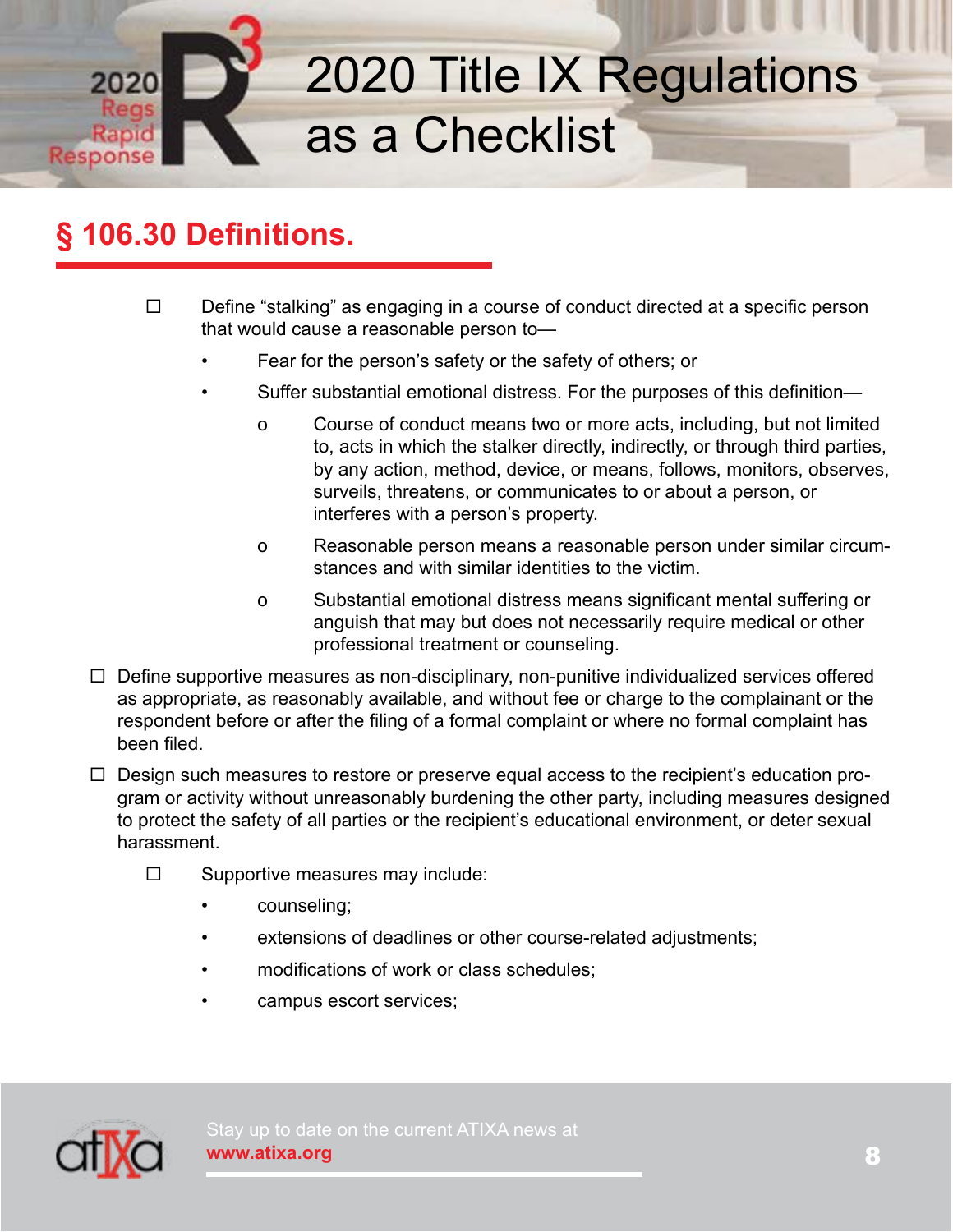

#### **§ 106.30 Definitions.**

- mutual restrictions on contact between the parties;
- changes in work or housing locations;
- leaves of absence:
- increased security and monitoring of certain areas of the campus; and
- other similar measures (See VAWA Section 304 for additional measures that may be required)
- $\Box$  The recipient must maintain as confidential any supportive measures provided to the complainant or respondent, to the extent that maintaining such confidentiality would not impair the ability of the recipient to provide the supportive measures.
- $\Box$  The Title IX Coordinator is responsible for coordinating the effective implementation of supportive measures.

#### **§ 106.44 Recipient's response to sexual harassment.**

- $\Box$  Respond promptly in a manner that is not deliberately indifferent to actual knowledge of sexual harassment in an education program or activity of the recipient against a person in the United **States** 
	- $\Box$  Education program or activity means locations, events, or circumstances over which the recipient exercises substantial control over both the respondent and the context in which the sexual harassment occurs and also includes any building owned or controlled by a student organization that is officially recognized by a postsecondary institution.
- $\Box$  Treat complainants and respondents equitably by offering supportive measures as defined in § 106.30 to a complainant.

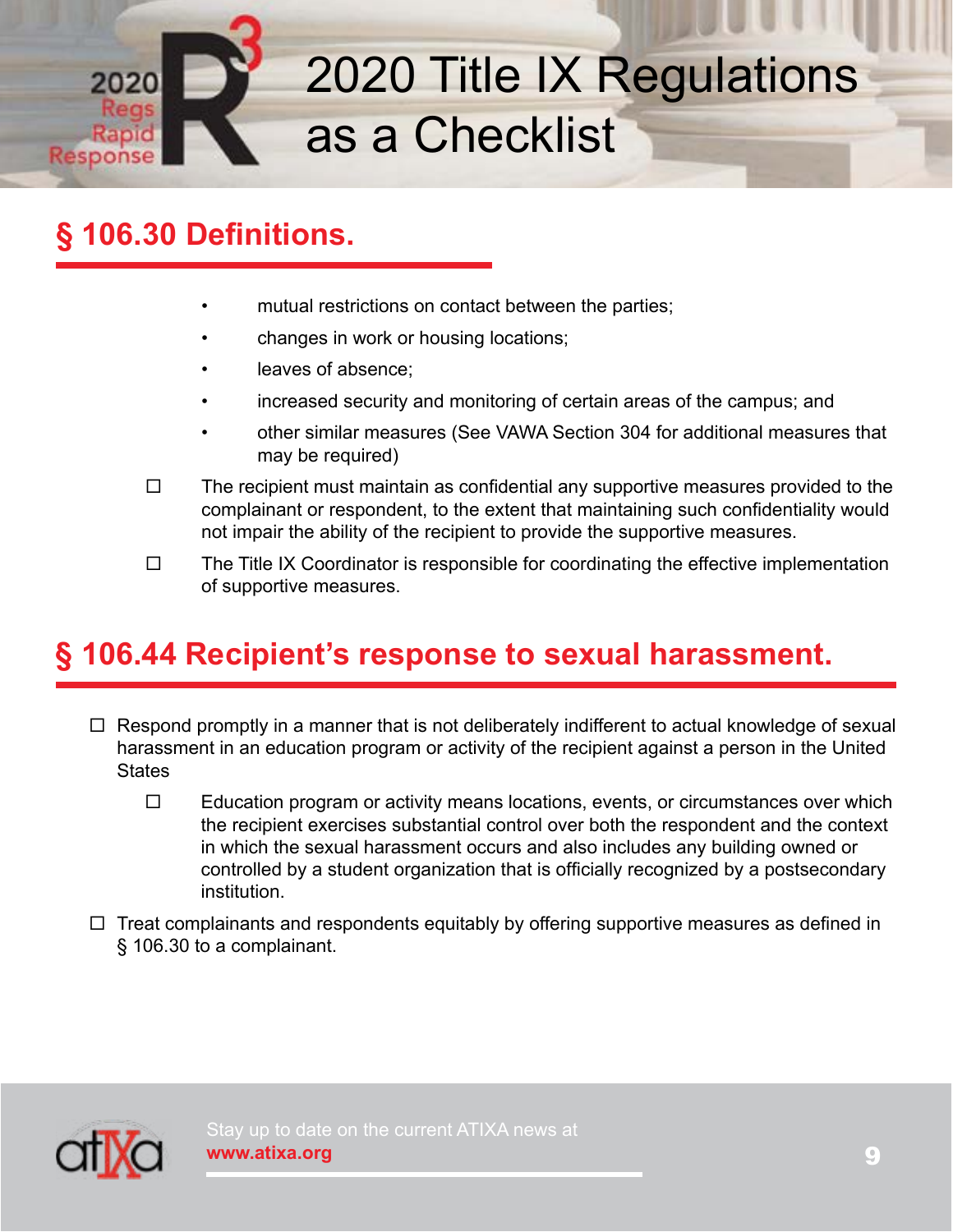

#### **§ 106.44 Recipient's response to sexual harassment.**

- $\Box$  The Title IX Coordinator will promptly contact the complainant to discuss the availability of supportive measures as defined in § 106.30.
	- $\Box$  Consider the complainant's wishes with respect to supportive measures
	- $\Box$  Inform the complainant of the availability of supportive measures with or without the filing of a formal complaint
	- $\Box$  Explain to the complainant the process for filing a formal complaint.
- $\Box$  Remove a student respondent from the recipient's education program or activity on an emergency basis, only after:
	- $\square$  Undertaking an individualized safety and risk analysis; and
	- $\Box$  Determining if an immediate threat to the physical health or safety of any student or other individual arising from the allegations of sexual harassment justifies removal; and
	- $\Box$  Providing the respondent with notice and an opportunity to challenge the decision immediately following the removal while respecting all rights under the Individuals with Disabilities Education Act, Section 504 of the Rehabilitation Act of 1973, or the Americans with Disabilities Act, as applicable.
- $\Box$  Place a non-student employee respondent on administrative leave during the pendency of a grievance process under existing procedures, without modifying any rights provided under Section 504 of the Rehabilitation Act of 1973 or the Americans with Disabilities Act.

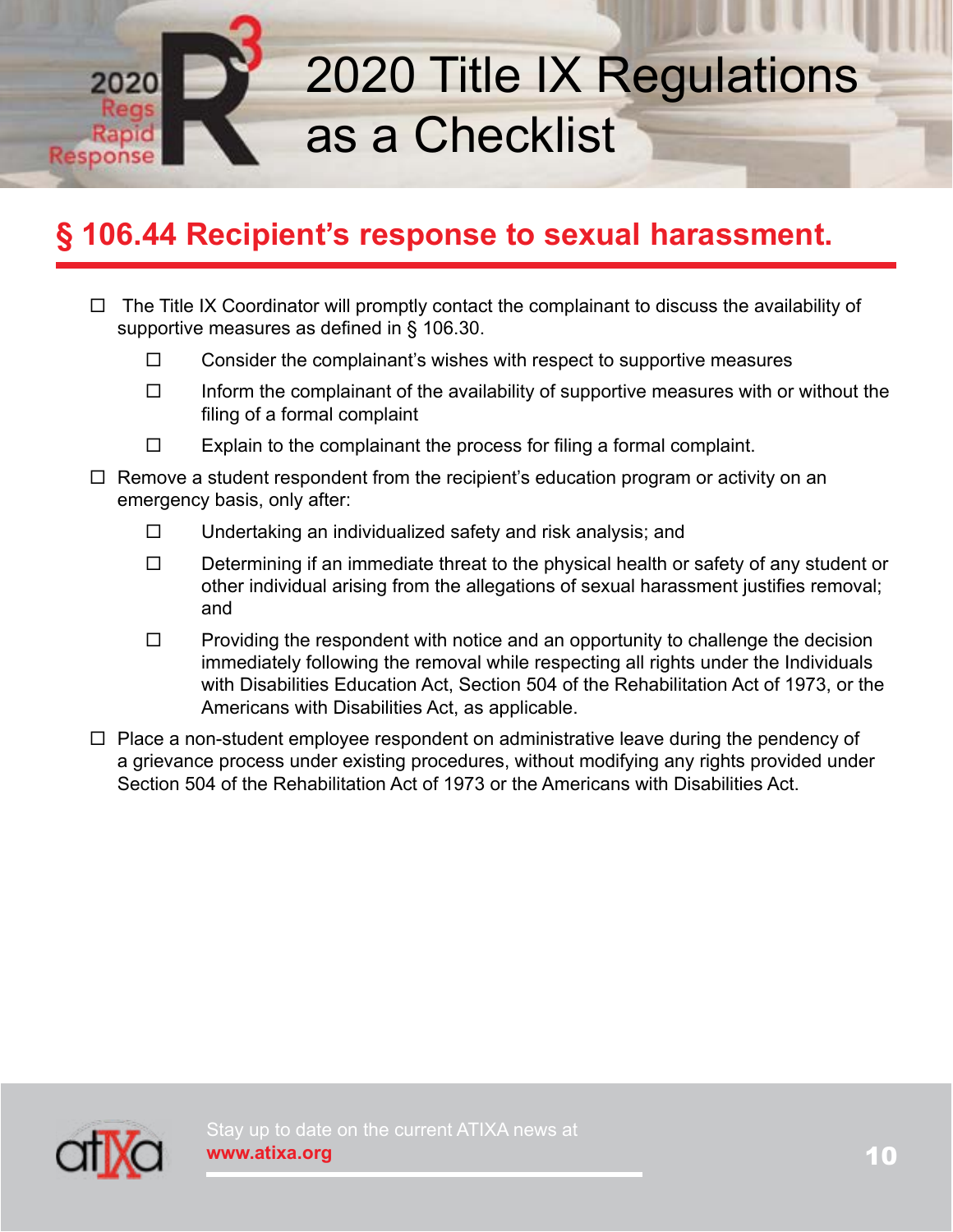

- $\Box$  Apply any provisions, rules, or practices other than those required by this section equally to all parties.
- $\Box$  Treat complainants and respondents equitably by providing remedies to a complainant where a determination of responsibility for sexual harassment has been made against the respondent.
	- $\Box$  Remedies must be designed to restore or preserve equal access to the recipient's education program or activity.
	- $\Box$  Such post-determination remedies may include the same individualized services described in § 106.30 as "supportive measures" and can be disciplinary or punitive and need not avoid burdening the respondent.
- $\Box$  Objectively evaluate all relevant evidence including both inculpatory and exculpatory evidence – and determine credibility without respect to a person's status as a complainant, respondent, or witness.
- $\Box$  Implement an evaluative/vetting process to ensure that the Title IX Coordinator, investigator, decision-maker, or any person designated by a recipient to facilitate an informal resolution process does not have a conflict of interest or bias for or against complainants or respondents generally or an individual complainant or respondent.
- $\Box$  Train Title IX Coordinators, investigators, decision-makers, and any person who facilitates an informal resolution process, as applicable, on:
	- $\Box$  The definition of sexual harassment in § 106.30
	- $\Box$  The scope of the recipient's education program or activity
	- $\Box$  How to conduct an investigation and grievance process including hearings, appeals, and informal resolution processes
	- $\Box$  How to serve impartially, by avoiding prejudgment of the facts at issue, conflicts of interest, and bias
	- $\Box$  Any technology to be used at a live hearing

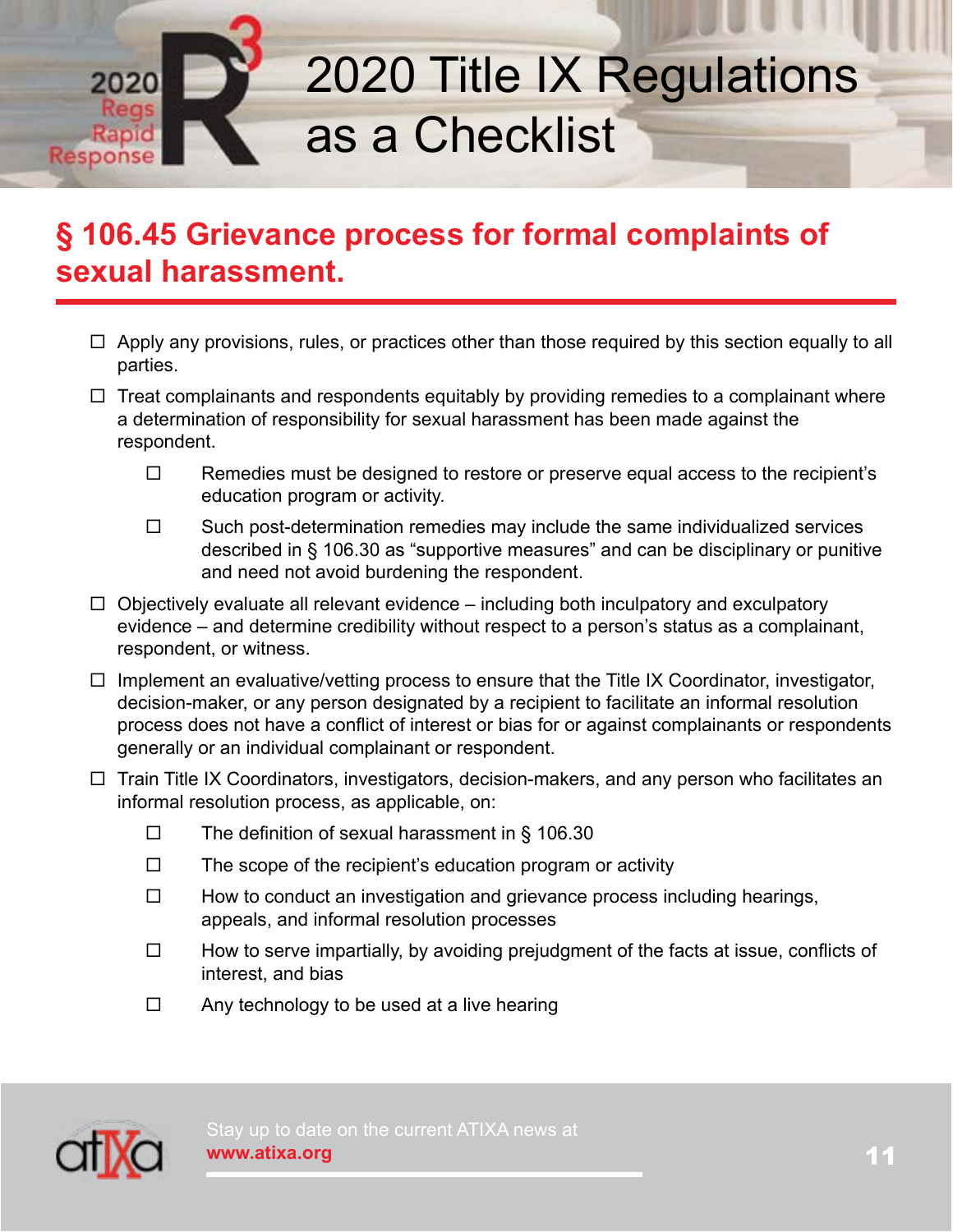

#### **§ 106.45 Grievance process for formal complaints of sexual harassment.**

- $\Box$  Issues of relevance of questions and evidence
- $\Box$  Issues of relevance to create an investigative report that fairly summarizes relevant evidence.
- $\Box$  Ensure that any materials used to train Title IX Coordinators, investigators, decision-makers, and any person who facilitates an informal resolution process, must not rely on sex stereotypes and must promote impartial investigations and adjudications of formal complaints of sexual harassment.
- $\Box$  Include in the grievance process a presumption that the respondent is not responsible for the alleged conduct until a determination regarding responsibility is made at the conclusion of the grievance process by the applicable standard of proof.
- $\Box$  Include reasonably prompt time frames for conclusion of the grievance process, including:
	- $\Box$  Reasonably prompt time frames for filing and resolving appeals and informal resolution processes if the recipient offers informal resolution processes, and
	- $\Box$  Implement a process that allows for the temporary delay of the grievance process or the limited extension of time frames for good cause with written notice to the complainant and the respondent of the delay or extension and the reasons for the action.
		- Good cause may include considerations such as the absence of a party, a party's advisor, or a witness; concurrent law enforcement activity; or the need for language assistance or accommodation of disabilities.
- $\Box$  Describe the range of possible disciplinary sanctions and remedies or list the possible disciplinary sanctions and remedies that the recipient may implement following any determination of responsibility.
- $\Box$  Choose either the preponderance of the evidence standard or the clear and convincing evidence standard and apply it uniformly for all formal complaints of sexual harassment against students and employees, including faculty.



Stay up to date on the current ATIXA news at **www.atixa.org**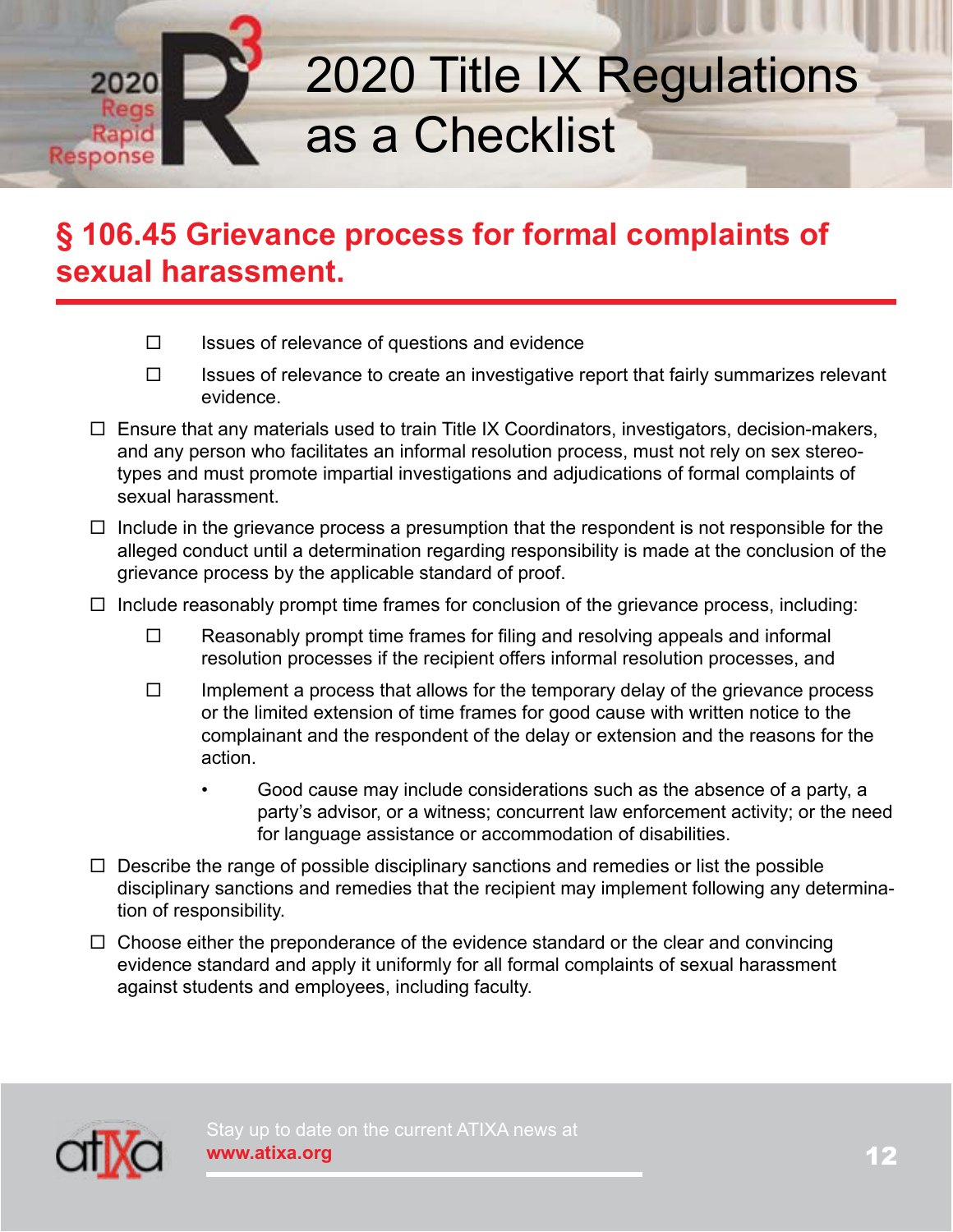

- $\Box$  Implement a procedure that does not require, allow, rely upon, or otherwise use questions or evidence that constitute, or seek disclosure of, information protected under a legally recognized privilege, unless the person holding such privilege has waived the privilege.
- $\Box$  Upon receipt of a formal complaint, provide the following written notice to the parties who are known:
	- $\Box$  Notice of the recipient's grievance process that complies with this section, including any informal resolution process.
	- $\Box$  Notice of the allegations of sexual harassment potentially constituting sexual harassment as defined in § 106.30, including sufficient details known at the time and with sufficient time to prepare a response before any initial interview, including.
		- $\Box$  The identities of the parties involved in the incident, if known
		- $\Box$  The conduct allegedly constituting sexual harassment under § 106.30
		- $\square$  The date and location of the alleged incident, if known
		- $\Box$  A statement that the respondent is presumed not responsible for the alleged conduct and that a determination regarding responsibility is made at the conclusion of the grievance process
		- $\Box$  Informing the parties that they may have an advisor of their choice, who may be, but is not required to be, an attorney, under paragraph (b)(5)(iv) of this section, and may inspect and review evidence under paragraph (b)(5)(vi) of this section
		- $\Box$  Inform the parties of any provision in the recipient's code of conduct that prohibits knowingly making false statements or knowingly submitting false information during the grievance process
		- $\Box$  Provide notice of any additional allegations added after the initial notice to the parties whose identities are known.

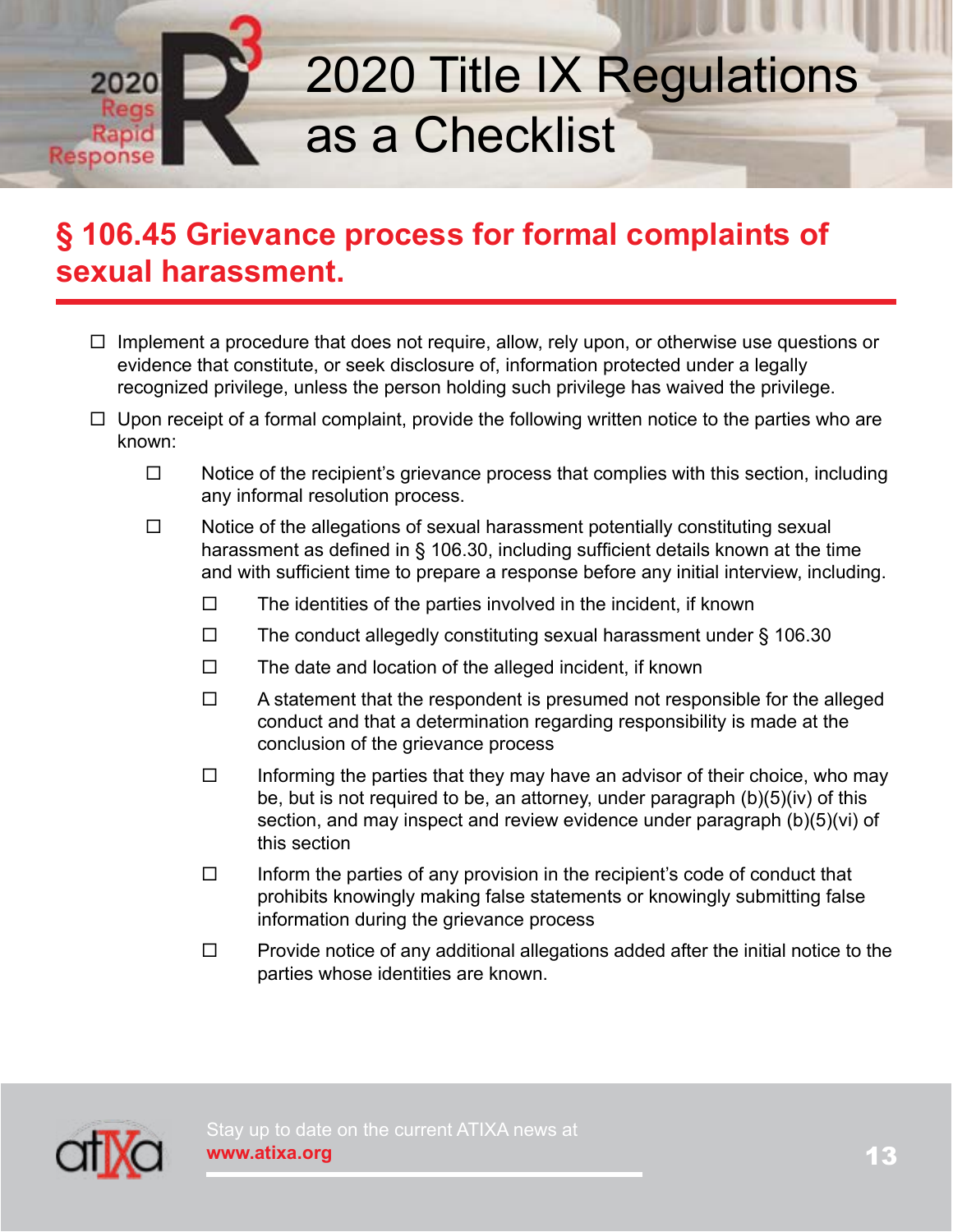

- $\Box$  Dismiss a formal complaint:
	- $\Box$  If the conduct alleged in the formal complaint would not constitute sexual harassment as defined in § 106.30 even if proved, and/or
	- $\Box$  If the conduct did not occur in the recipient's education program or activity, or
	- $\Box$  If the conduct did not occur against a person in the United States, or
	- $\Box$  If at the time of filing a formal complaint, a complainant is not participating in or attempting to participate in the education program or activity of the recipient.
- $\Box$  Consider reinstating the complaint under another provision of the recipient's code of conduct or other applicable resolution procedures.
- $\Box$  Consider dismissing a complaint (may, not must) if at any time during the investigation or hearing:
	- $\Box$  A complainant notifies the Title IX Coordinator in writing that the complainant would like to withdraw the formal complaint or any allegations therein; and/or
	- $\Box$  The respondent is no longer enrolled or employed by the recipient; and/or
	- $\Box$  Specific circumstances prevent the recipient from gathering evidence sufficient to reach a determination as to the formal complaint or allegations therein.
- $\Box$  Upon a required or permitted dismissal, promptly send written notice of the dismissal and reason(s) therefor simultaneously to the parties.
- $\Box$  Decide whether to consolidate formal complaints as to allegations of sexual harassment against more than one respondent, or by more than one complainant against one or more respondents, or by one party against the other party, where the allegations of sexual harassment arise out of the same facts or circumstances.

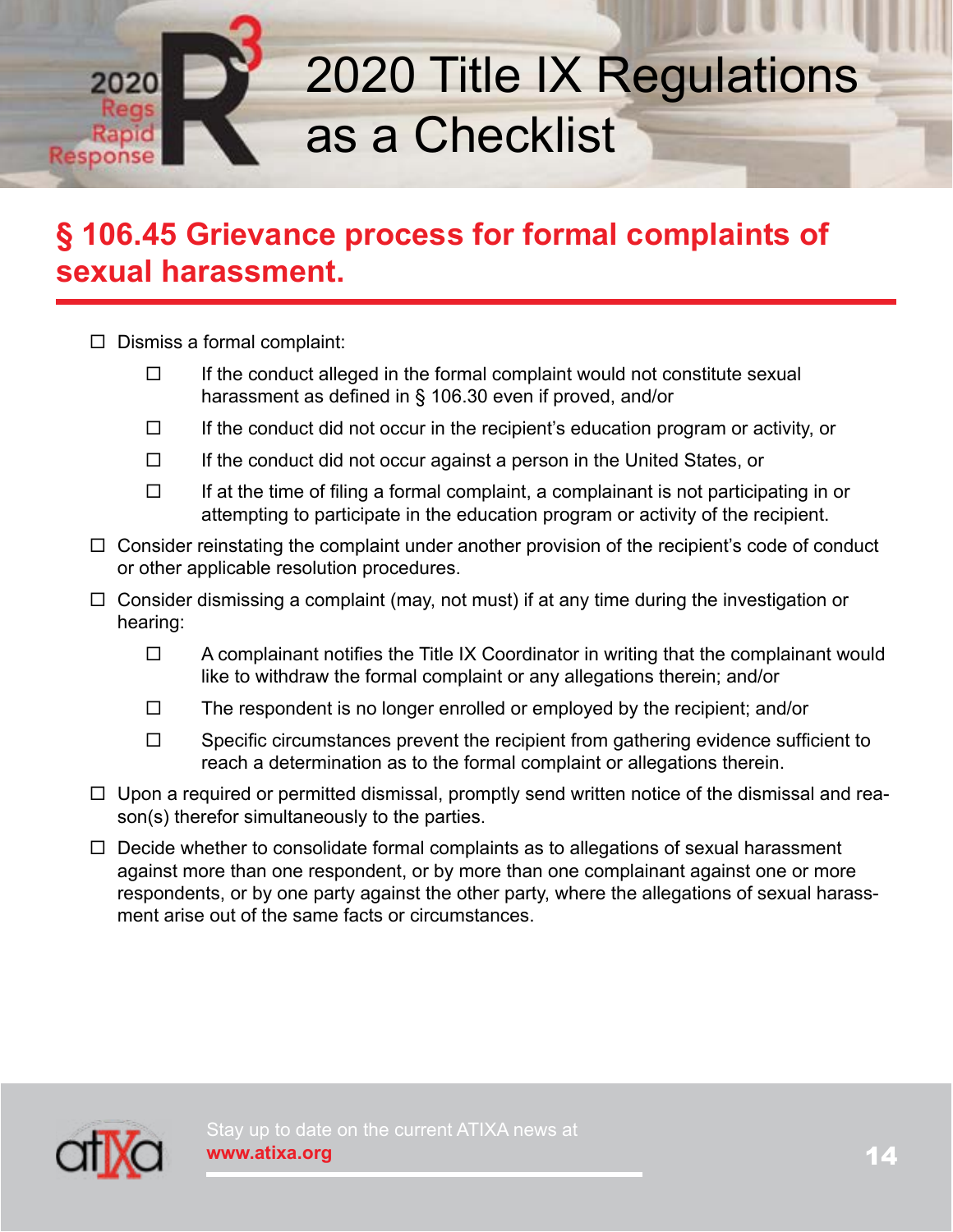

- $\Box$  Investigate the allegations in a formal complaint, and when doing so:
	- $\Box$  Ensure that the burden of proof and the burden of gathering evidence sufficient to reach a determination regarding responsibility rest on the recipient and not on the parties.
	- $\Box$  Provide that the recipient cannot access, consider, disclose, or otherwise use a party's records that are made or maintained by a physician, psychiatrist, psychologist, or other recognized professional or paraprofessional acting in the professional's or paraprofessional's capacity, or assisting in that capacity, and which are made and maintained in connection with the provision of treatment to the party, unless the recipient obtains that party's voluntary, written consent to do so for a grievance process.
		- $\Box$  If a party is not an "eligible student," as defined in 34 CFR 99.3, then the recipient must obtain the voluntary, written consent of a "parent," as defined in 34 CFR 99.3.
	- $\Box$  Provide an equal opportunity for the parties to present witnesses, including fact and expert witnesses, and other inculpatory and exculpatory evidence.
	- $\Box$  Implement a policy that does not restrict the ability of either party to discuss the allegations under investigation or to gather and present relevant evidence.
	- $\Box$  Provide the parties with the same opportunities to have others present during any grievance proceeding, including the opportunity to be accompanied to any related meeting or proceeding by the advisor of their choice, who may be, but is not required to be, an attorney, and not limit the choice or presence of advisor for either the complainant or respondent in any meeting or grievance proceeding.
	- $\Box$  Establish policy regarding the extent to which the advisor may participate in the proceedings, as long as the restrictions apply equally to all parties.
	- $\square$  Write an investigation report appropriately summarizing the investigation and all relevant evidence obtained.

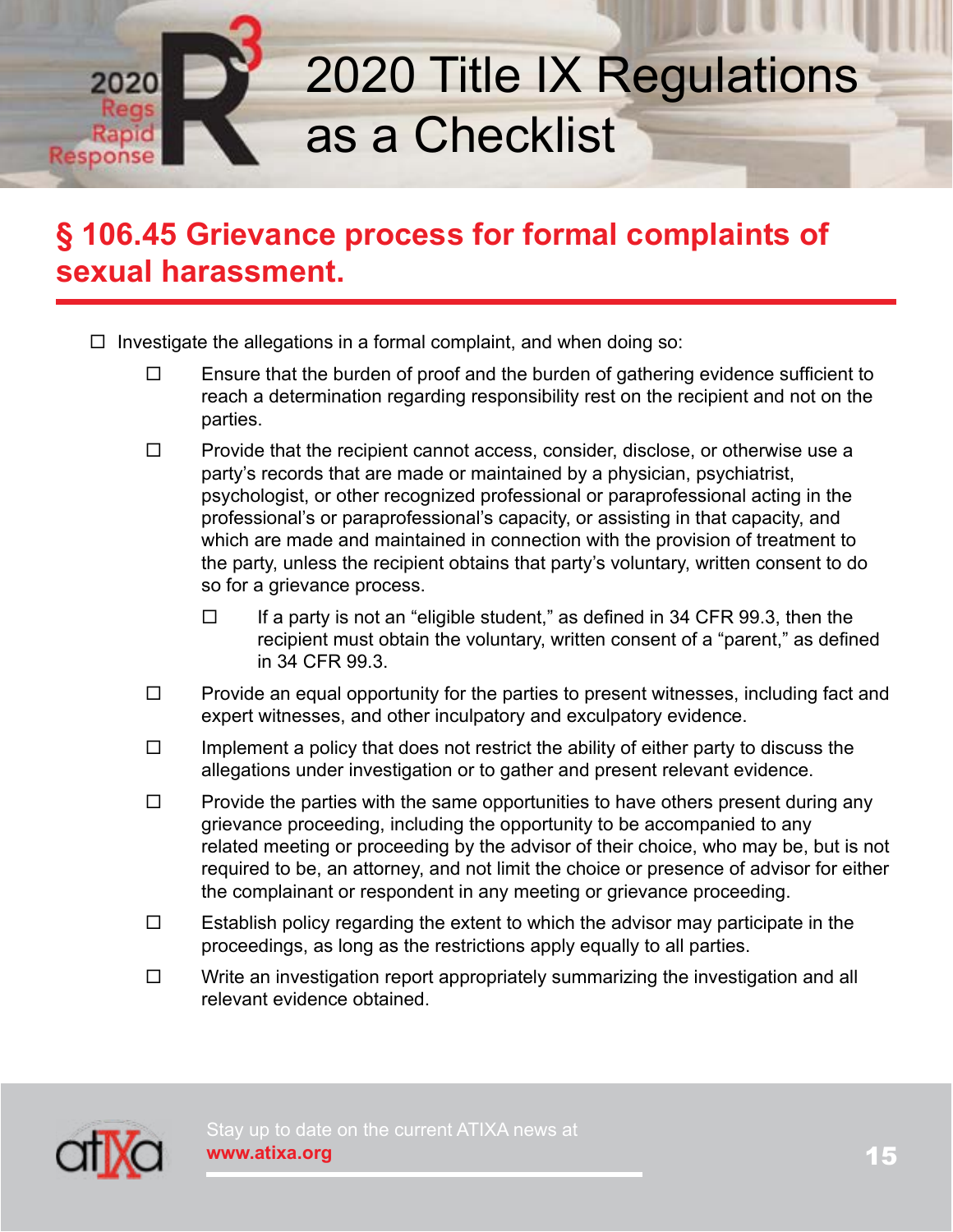

- $\Box$  Prior to completion of the investigative report, send to each party and the party's advisor, if any, all evidence obtained that is directly related to the complaint, to review in an electronic format or a hard copy, including the evidence upon which the recipient does not intend to rely in reaching a determination regarding responsibility and inculpatory or exculpatory evidence whether obtained from a party or other source.
	- $\Box$  Give the parties at least 10 days to submit a meaningful written response, which the investigator will consider prior to completion of the investigative report.
	- $\Box$  Whether included as relevant in the investigation report or not, make all such evidence subject to the parties' inspection and review available at any hearing to give each party equal opportunity to refer to such evidence during the hearing, including for purposes of cross-examination.
- $\Box$  Finalize an investigative report that fairly summarizes relevant evidence and, at least 10 days prior to a hearing (if a hearing is required under this section or otherwise provided) or other time of determination regarding responsibility, send to each party and the party's advisor, if any, the investigative report in an electronic format or a hard copy, for their review and written response.
- $\Box$  Postsecondary institutions (IHEs) must provide for a live hearing:
	- $\Box$  At the live hearing, the decision-maker(s) must permit each party's advisor to ask the other party and any witnesses all relevant questions and follow-up questions, including those challenging credibility.
		- $\Box$  Only relevant cross- examination and other questions may be asked of a party or witness.
		- $\Box$  Before a complainant, respondent, or witness answers a cross-examination or other question, the decision-maker(s) must first determine whether the question is relevant and explain any decision to exclude a question as not relevant.

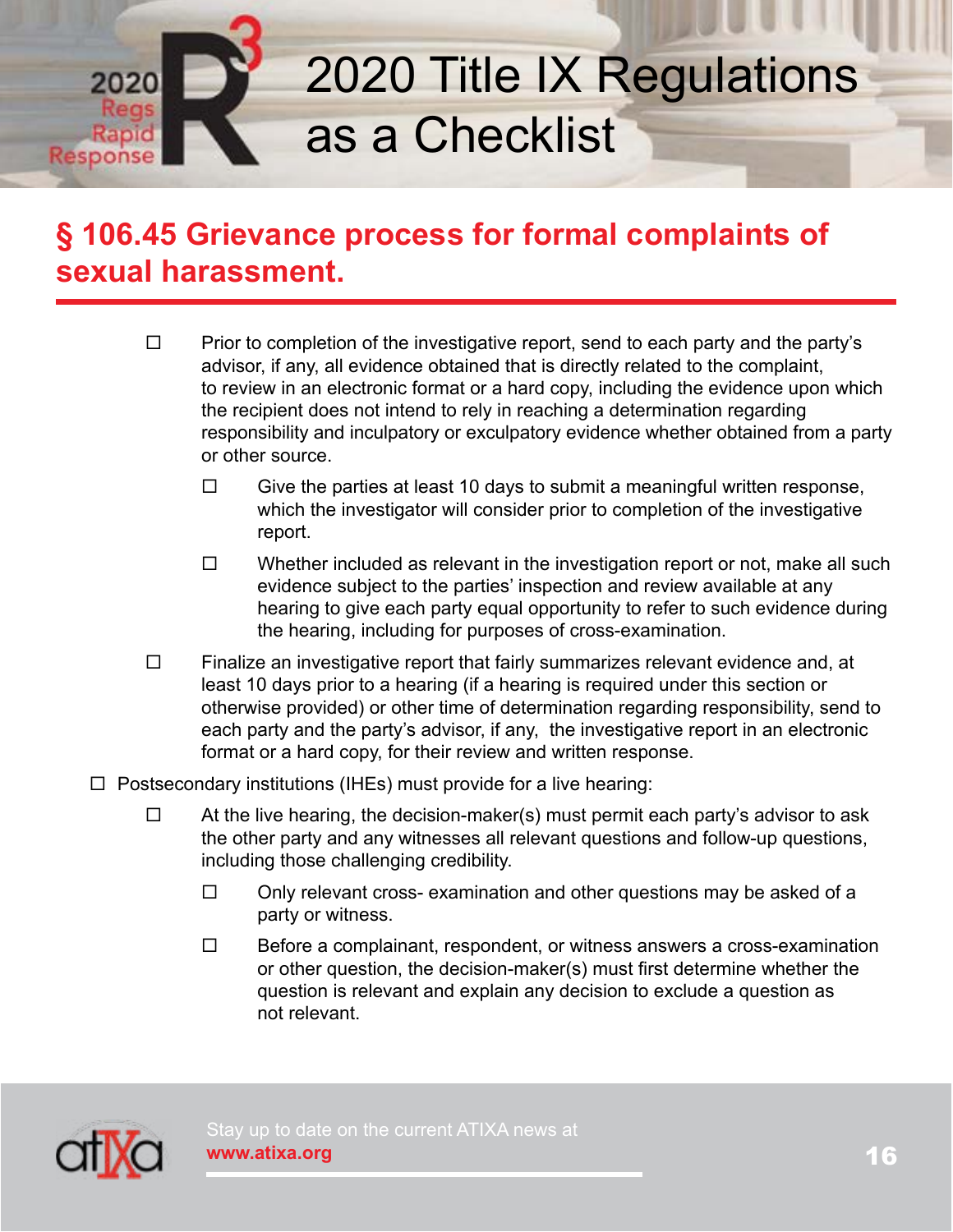

#### **§ 106.45 Grievance process for formal complaints of sexual harassment.**

- $\Box$  If a party does not have an advisor present at the live hearing, the recipient must provide without fee or charge to that party, an advisor of the recipient's choice, who may be, but is not required to be, an attorney, to conduct cross-examination on behalf of that party.
- $\Box$  Implement a policy that questions and evidence about the complainant's sexual predisposition or prior sexual behavior are not relevant, unless such questions and evidence about the complainant's prior sexual behavior are offered to prove that someone other than the respondent committed the conduct alleged by the complainant, or if the questions and evidence concern specific incidents of the complainant's prior sexual behavior with respect to the respondent and are offered to prove consent.
- $\Box$  If a party or witness does not submit to cross-examination at the live hearing, policy must clarify that the decision-maker(s) must not rely on any statement of that party or witness in reaching a determination regarding responsibility.
- $\Box$  Policy should clarify that the decision-maker(s) cannot draw an inference about the determination regarding responsibility based solely on a party's or witness's absence from the live hearing or refusal to answer cross examination or other questions.
- $\Box$  Such cross-examination at the live hearing must be conducted directly, orally, and in real time by the party's advisor of choice and never by a party personally.
- $\Box$  At the request of either party, the recipient must provide for the live hearing to occur with the parties located in separate rooms with technology enabling the decision-maker(s) and parties to simultaneously see and hear the party or the witness answering questions. Hearings may be conduct with all parties physically present in the same geographic location or, at the recipient's discretion, any or all parties, witnesses, and other participants may appear at the live hearing virtually, with technology enabling participants simultaneously to see and hear each other.



Stay up to date on the current ATIXA news at **www.atixa.org**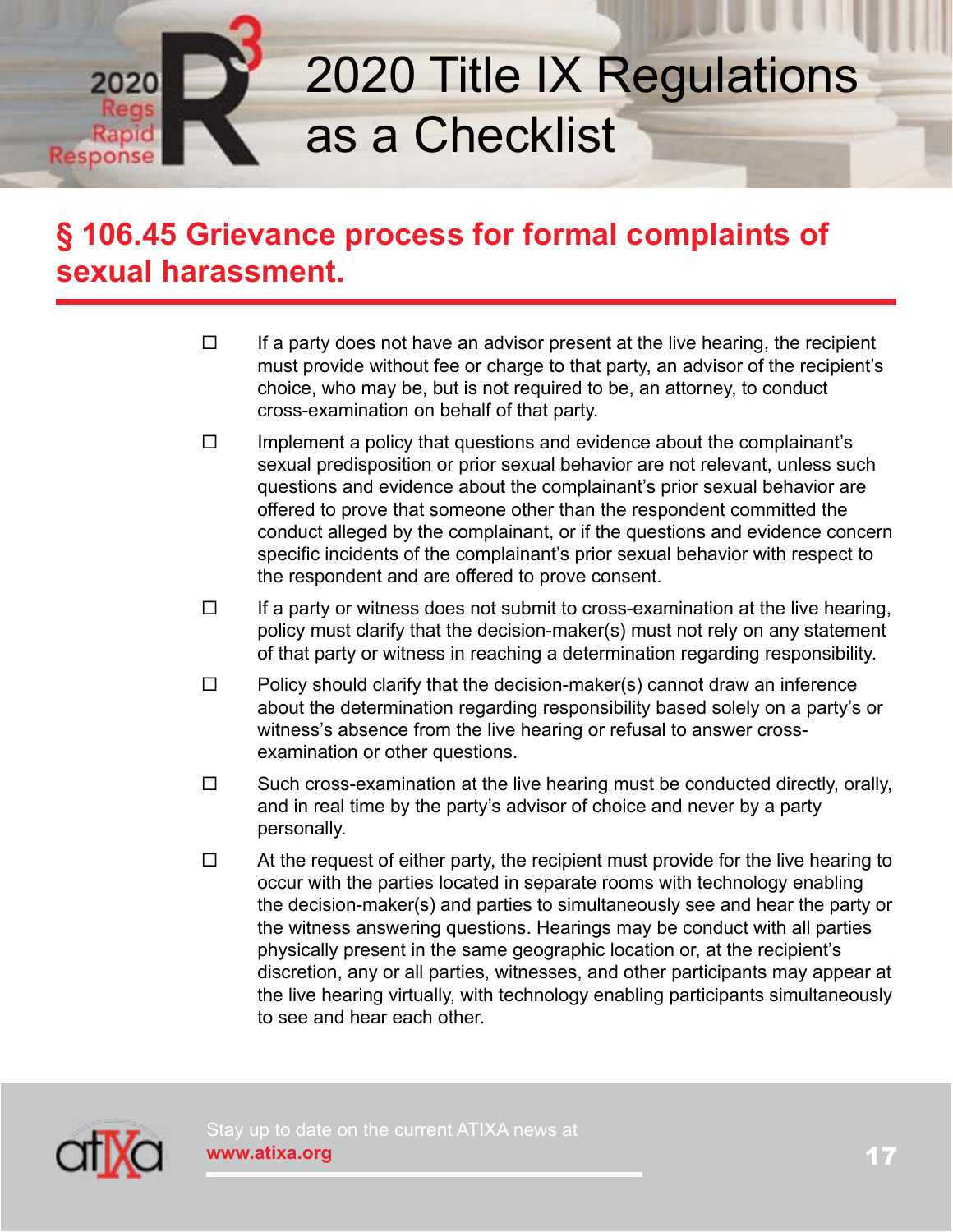

- $\Box$  Create an audio or audiovisual recording, or transcript, of any live hearing and make it available to the parties for inspection and review.
- $\Box$  Elementary and secondary schools, and other recipients that are not postsecondary institutions (e.g. scouting organizations), may, but need not, provide for a hearing (some already have to under state, board or, district rules, and will continue to do so).
	- $\Box$  With or without a hearing, after the recipient has sent the investigative report to the parties pursuant to paragraph (b)(5)(vii) of this section and before reaching a deter mination regarding responsibility, the decision-maker(s) must afford each party the opportunity to submit written, relevant questions that a party wants asked of any party or witness, provide each party with the answers, and allow for additional, limited follow-up questions from each party.
	- $\Box$  With or without a hearing, questions and evidence about the complainant's sexual predisposition or prior sexual behavior are not relevant, unless such questions and evidence about the complainant's prior sexual behavior are offered to prove that someone other than the respondent committed the conduct alleged by the complainant, or if the questions and evidence concern specific incidents of the complainant's prior sexual behavior with respect to the respondent and are offered to prove consent.
	- $\Box$  The decision-maker(s) must explain to the party proposing the questions any decision to exclude a question as not relevant.
- $\Box$  Determine responsibility and issue a written determination applying the standard of evidence described in paragraph (b)(1)(vii) of this section.
	- $\Box$  The decision-maker(s) cannot be the same person(s) as the Title IX Coordinator or the investigator(s)
	- $\Box$  Provide the written determination to the parties simultaneously

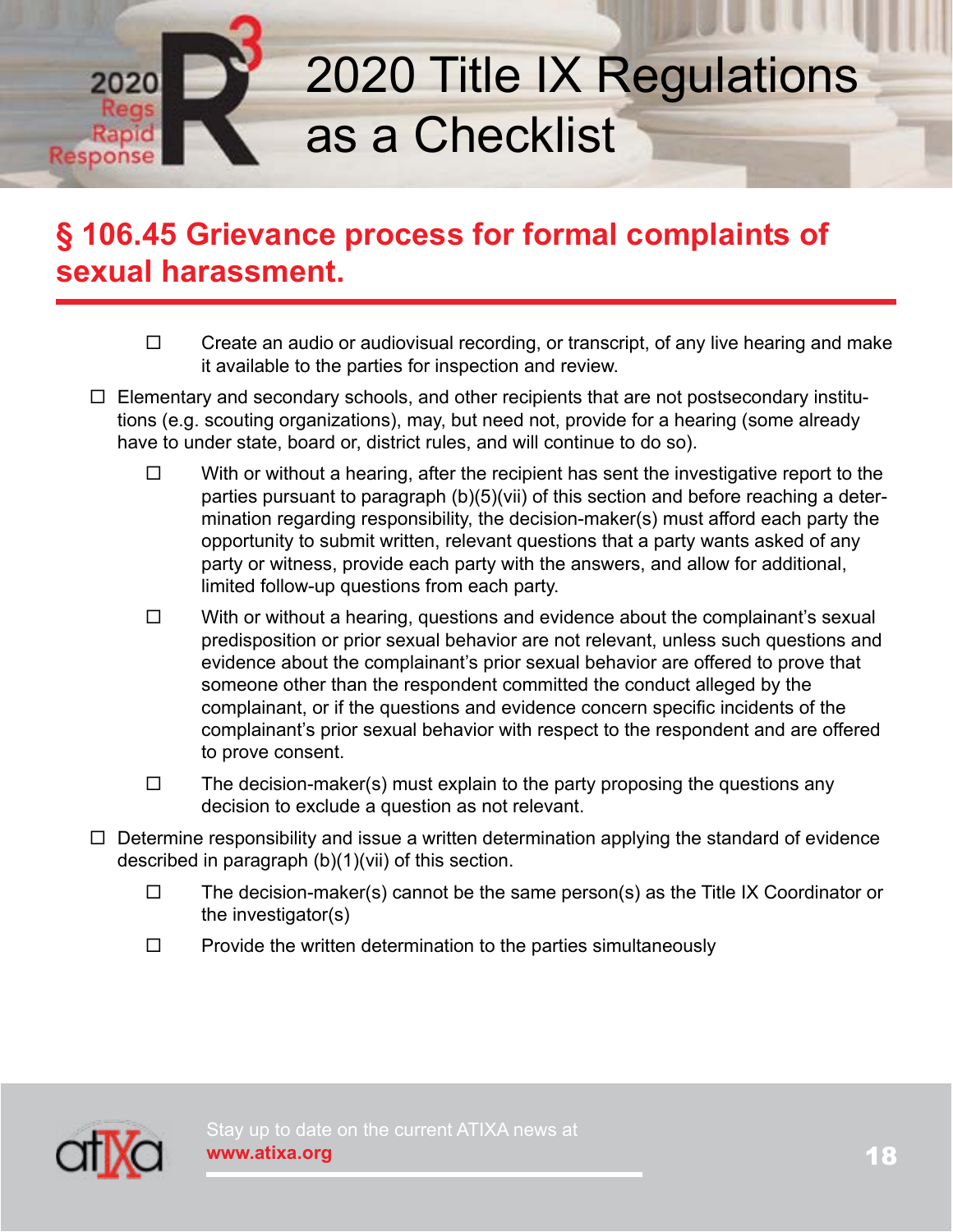

- $\Box$  The determination regarding responsibility becomes final either on the date that the recipient provides the parties with the written determination of the result of the appeal, if an appeal is filed, or if an appeal is not filed, the date on which an appeal would no longer be considered timely.
- $\square$  The written determination must include—
	- $\Box$  Identification of the allegations potentially constituting sexual harassment as defined in § 106.30.
	- $\Box$  A description of the procedural steps taken from the receipt of the formal complaint through the determination, including any notifications to the parties, interviews with parties and witnesses, site visits, methods used to gather other evidence, and hearings held
	- $\Box$  Findings of fact supporting the determination
	- $\Box$  Conclusions regarding the application of the recipient's code of conduct (policies) to the facts
	- $\Box$  A statement of, and rationale for, the result as to each allegation, including:
		- $\Box$  any disciplinary sanctions the recipient imposes on the respondent; and
		- $\Box$  whether remedies designed to restore or preserve equal access to the recipient's education program or activity will be provided by the recipient to the complainant
			- $\Box$  The Title IX Coordinator is responsible for effective implementation of any remedies.

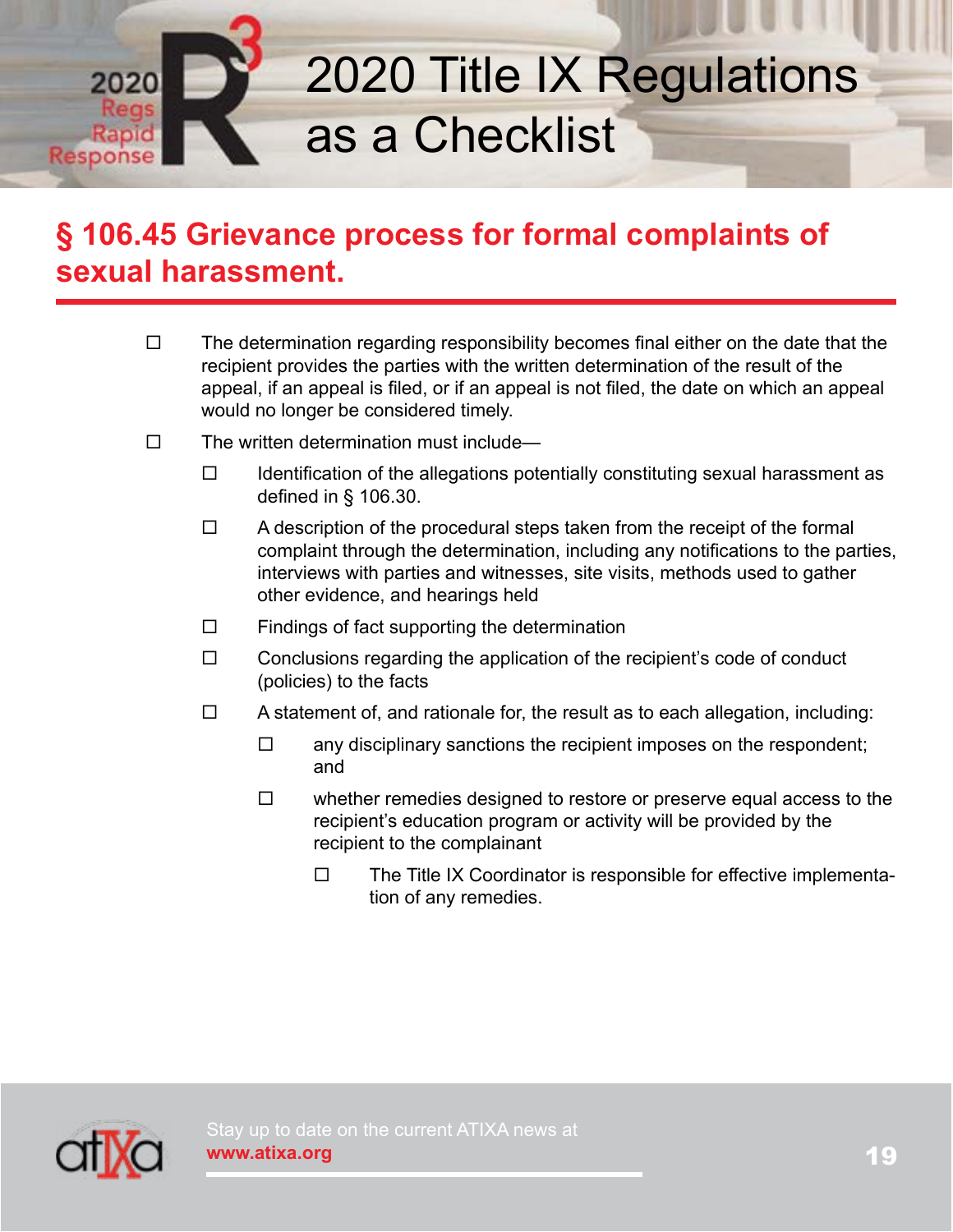

- $\Box$  Offer all parties an appeal from a determination regarding responsibility, and from a recipient's dismissal of a formal complaint or any allegations therein, on the following bases:
	- $\Box$  Procedural irregularity that affected the outcome of the matter
	- $\Box$  New evidence that was not reasonably available at the time the determination regarding responsibility or dismissal was made, that could affect the outcome of the matter; and
	- $\Box$  The Title IX Coordinator, investigator(s), or decision-maker(s) had a conflict of interest or bias for or against complainants or respondents generally or the individual complainant or respondent that affected the outcome of the matter
	- $\Box$  Other additional bases, as long as applied to the parties, equitably.
- $\Box$  Notify the other party in writing when an appeal is filed and implement appeal procedures equally for all parties.
- $\Box$  Ensure that the decision-maker(s) for the appeal is not the same person as the decisionmaker(s) that reached the determination regarding responsibility or dismissal, the investigator(s), or the Title IX Coordinator.
- $\Box$  Give the parties a reasonable, equal opportunity to submit a written statement in support of, or challenging, the outcome.
- $\Box$  A recipient may use the same procedures elaborated under Title IX for resolution of allegations arising under Title VI, especially when arising from the same course of conduct.
- $\Box$  Informal resolution, that does not involve a full investigation and adjudication, may be offered at any time prior to reaching a determination regarding responsibility, as long as:
	- $\Box$  Policy may not require informal resolution participation as a condition of enrollment or continuing enrollment, or employment or continuing employment, or enjoyment of any other right, waiver of the right to an investigation and adjudication of formal complaints of sexual harassment consistent with this section.

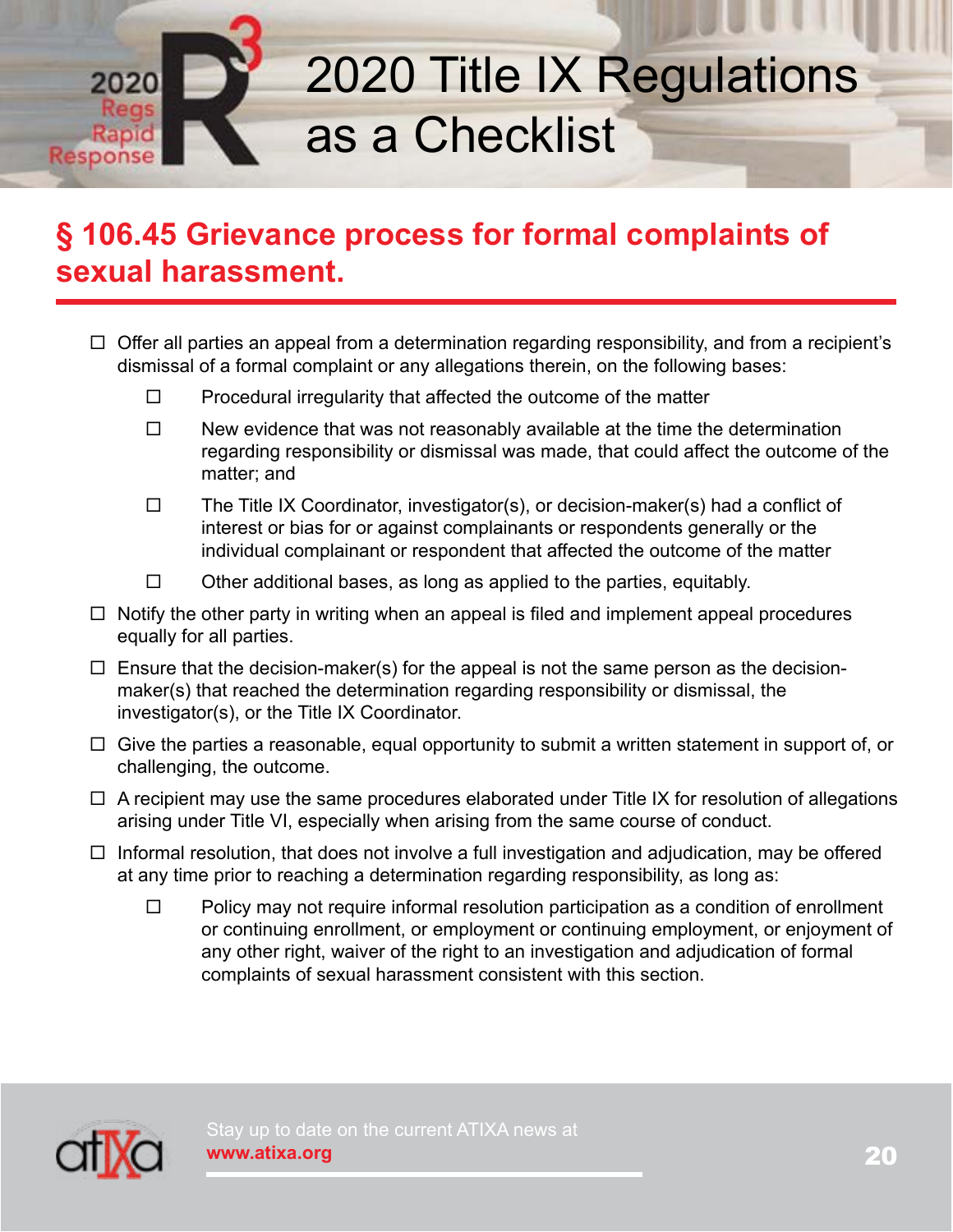

- $\Box$  Policy may not require the parties to participate in an informal resolution process under this section and may not offer an informal resolution process unless a formal complaint is filed.
- $\square$  The parties receive a written notice disclosing:
	- $\square$  The allegations
	- $\Box$  The requirements of the informal resolution process including the circum stances under which it precludes the parties from resuming a formal complaint arising from the same allegations
	- $\Box$  At any time prior to agreeing to a resolution, any party has the right to withdraw from the informal resolution process and resume the grievance process with respect to the formal complaint
	- $\Box$  Any consequences resulting from participating in the informal resolution process, including the records that will be maintained or could be shared.
- $\Box$  Obtain the parties' voluntary, written consent to the informal resolution process; and
- $\Box$  May not offer or facilitate an informal resolution process to resolve allegations that an employee sexually harassed a student.
- $\Box$  Recordkeeping. Must maintain for a period of seven years records of  $-$ 
	- $\Box$  Each sexual harassment investigation including any determination regarding responsibility.
	- $\Box$  Any audio or audiovisual recording or transcript required under paragraph (b)(6)(i) of this section
	- $\Box$  Any disciplinary sanctions imposed on the respondent
	- $\Box$  Any remedies provided to the complainant designed to restore or preserve equal access to the recipient's education program or activity
	- $\Box$  Any appeal and the result therefrom

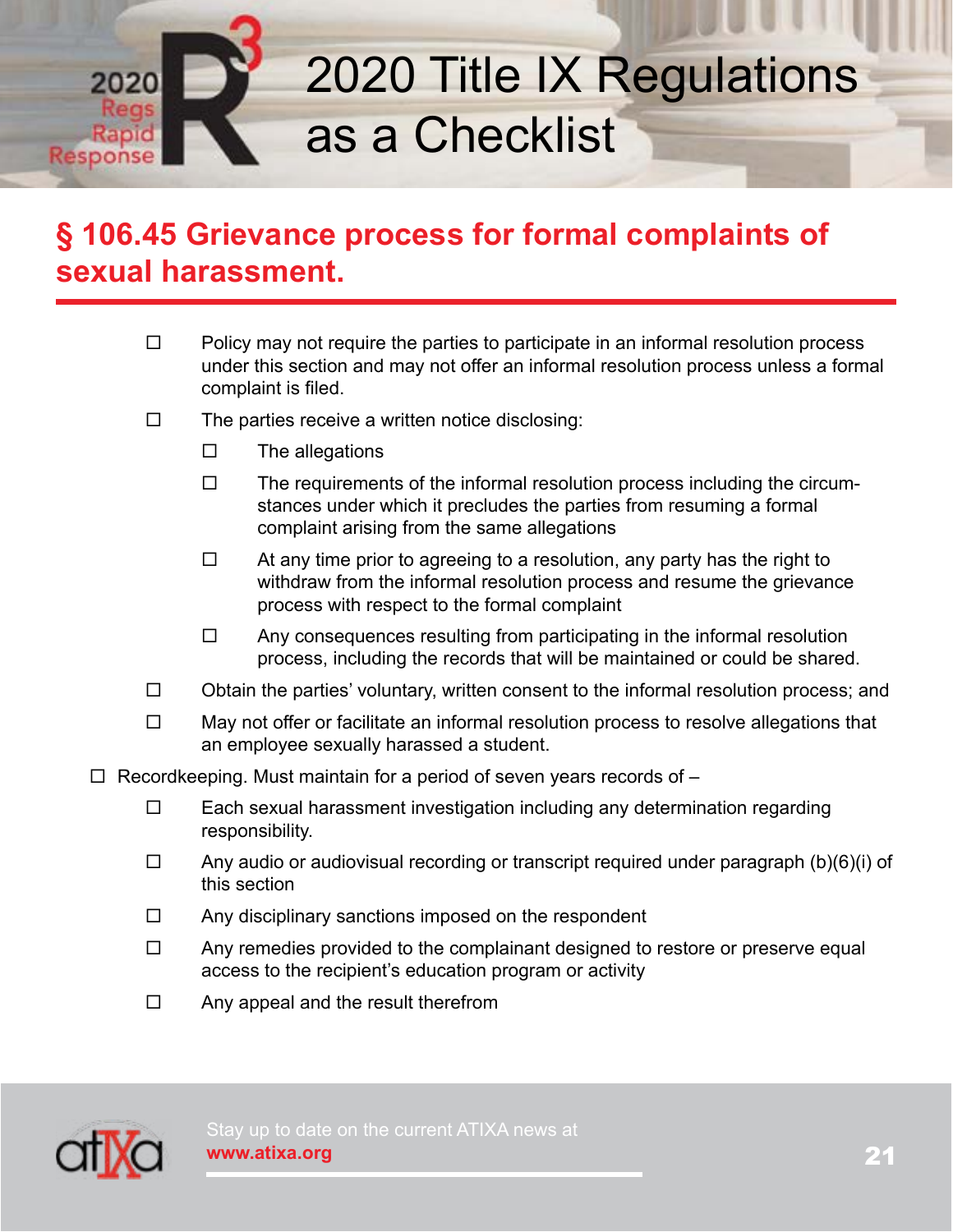

- $\Box$  Any informal resolution and the result therefrom
- $\Box$  All materials used to train Title IX Coordinators, investigators, decision-makers, and any person who facilitates an informal resolution process
- $\Box$  Records of any actions, including any supportive measures, taken in response to a report or formal complaint of sexual harassment.
	- $\Box$  In each instance, document the basis for the conclusion that its response was not deliberately indifferent
	- $\Box$  Document that it has taken measures designed to restore or preserve equal access to the recipient's education program or activity
	- $\Box$  If a recipient does not provide a complainant with supportive measures, then the recipient must document the reasons why such a response was not clearly unreasonable in light of the known circumstances. The documentation of certain bases or measures does not limit the recipient in the future from providing additional explanations or detailing additional measures taken.
- $\Box$  Make all materials used to train Title IX Coordinators, investigators, decision-makers, and any person who facilitates an informal resolution process publicly available on its website, or if the recipient does not maintain a website, the recipient must make these materials available upon request for inspection by members of the public.

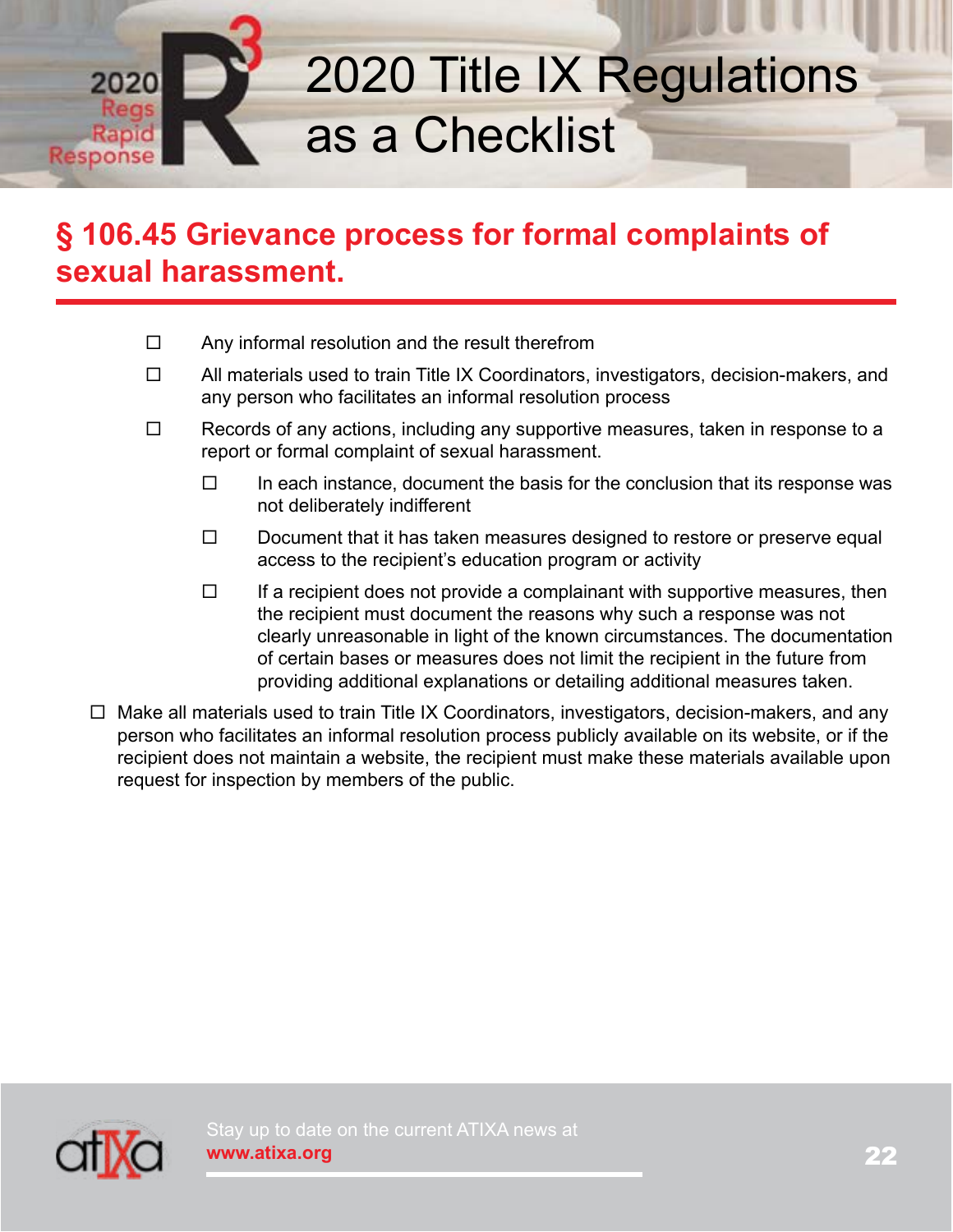#### **§ 106.71 Retaliation.**

Rapic Response

- $\Box$  Implement policy that no recipient or other person may intimidate, threaten, coerce, or discriminate against any individual for the purpose of interfering with any right or privilege secured by Title IX, or because the individual has made a report or complaint, testified, assisted, or participated or refused to participate in any manner in an investigation, proceeding, or hearing under Title IX.
- $\Box$  Intimidation, threats, coercion, or discrimination, including charges against an individual for code of conduct violations that do not involve sex discrimination or sexual harassment, but arise out of the same facts or circumstances as a report or complaint of sex discrimination, or a report or formal complaint of sexual harassment, for the purpose of interfering with any right or privilege secured by title IX or this part, constitutes retaliation.
- $\Box$  Complaints alleging retaliation may be filed according to the grievance procedures for sex discrimination required to be adopted under § 106.8(c).
- $\Box$  The exercise of rights protected under the First Amendment does not constitute retaliation.
- $\Box$  Charging an individual with a code of conduct violation for making a materially false statement in bad faith in the course of a grievance proceeding does not constitute retaliation as long as a policy recognizes that determination regarding responsibility, alone, is not sufficient to conclude that any party made a materially false statement in bad faith.